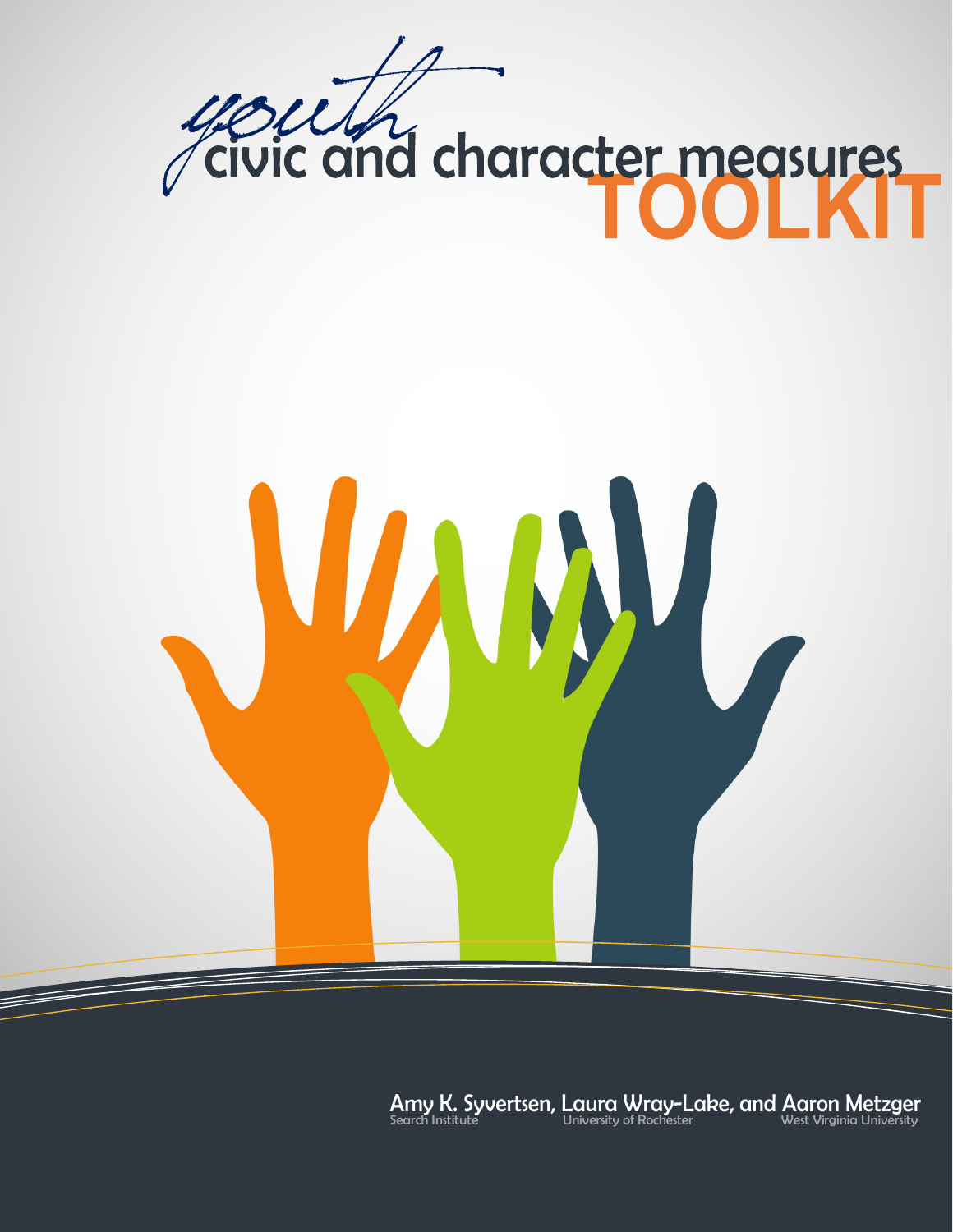This publication was made possible through the support of a grant from the John Templeton Foundation. The opinions expressed in this publication are those of the authors and do not necessarily reflect the values of the John Templeton Foundation.

#### **Recommended Citation:**

Syvertsen, A. K., Wray-Lake, L., & Metzger, A. (2015). Youth civic and character measures toolkit. Minneapolis, MN: Search Institute.

Copyright © 2015 Search Institute. All rights reserved.

Search Institute grants a non-exclusive, non-transferable license to use the measures in this toolkit. Users may:

| O)                  | Copy, distribute, and transmit the work for education or research                                                                                  |
|---------------------|----------------------------------------------------------------------------------------------------------------------------------------------------|
| <b>Share</b>        | purposes.                                                                                                                                          |
| $\circledast$ Adapt | Adapt the items to meet their study needs; however, doing so may<br>impact the measurement properties of the scales in heretofore<br>unknown ways. |

This permission is granted under the following terms:

| <b>Attribution</b> | Users must properly attribute the work to the authors (and, where<br>applicable, the original developers of adopted items from other<br>works).                                           |
|--------------------|-------------------------------------------------------------------------------------------------------------------------------------------------------------------------------------------|
| NonCommercial      | Users may not use this work for commercial purposes.                                                                                                                                      |
| <b>Share Alike</b> | If users alter, transform, or build upon this work, they must distribute<br>the resulting work under the same or a similar license to this one.                                           |
| ਵ<br>Feedback      | The authors request that users share results of studies that use<br>these measures. The authors may be reached through the Roots<br>of Engaged Citizenship Project (info@civicroots.org). |

For additional permission questions, write to Permissions at Search Institute (permissions@search-institute.org).

The authors would like to thank the youth and parents who participated in the Roots of Engaged Citizenship Project for sharing their ideas and experiences. We would also like to Benjamin Oosterhoff, Wendy Rote, Jennifer Shubert, and Chen-Yu Wu for their assistance in this measurement work.





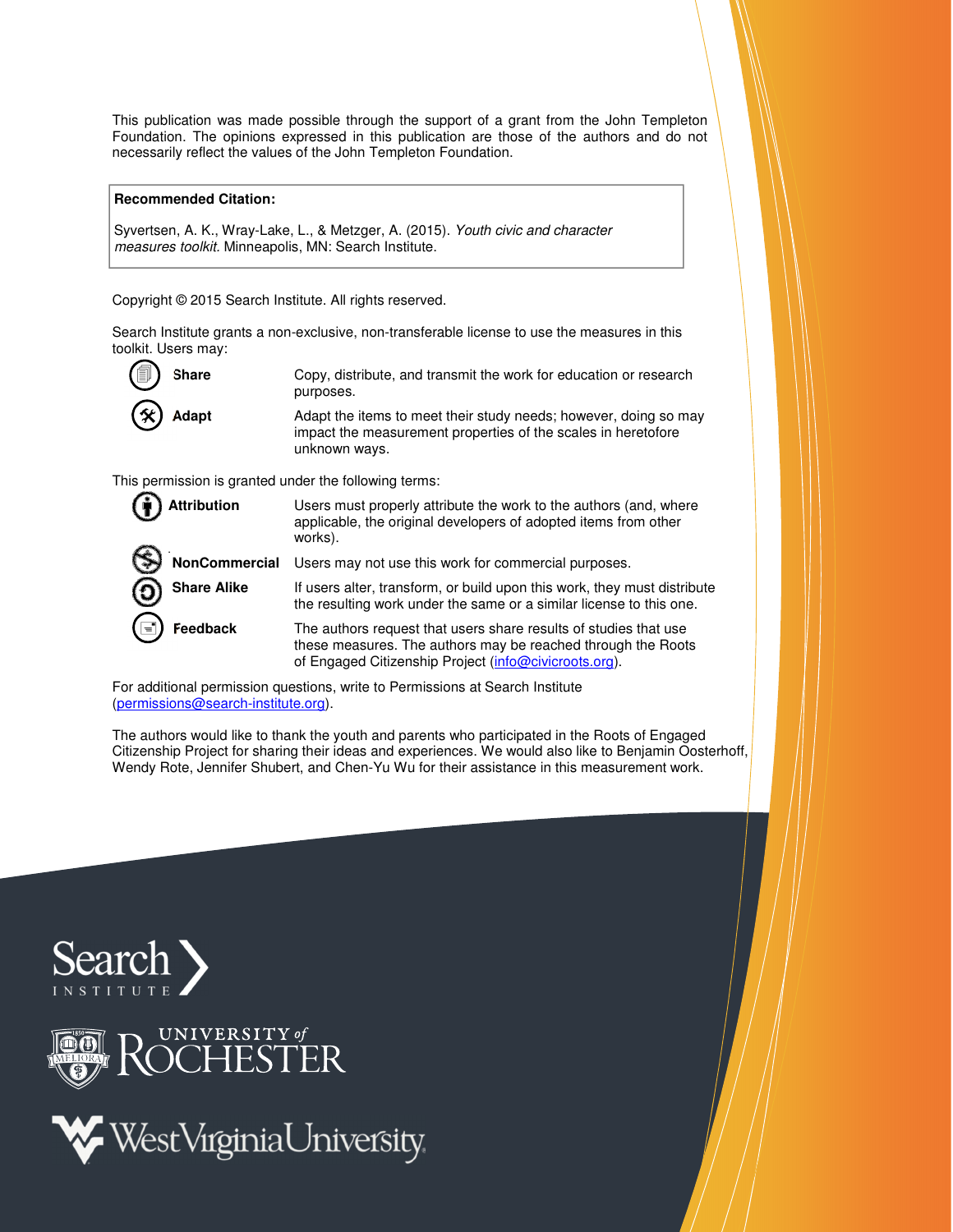# contents

| В.           |                             |  |
|--------------|-----------------------------|--|
|              |                             |  |
|              |                             |  |
| Е.           |                             |  |
| F.,          |                             |  |
|              |                             |  |
|              | H. Civic Beliefs and Values |  |
|              |                             |  |
|              |                             |  |
|              |                             |  |
|              |                             |  |
|              |                             |  |
| $\mathbf{L}$ | <b>Civic Behaviors</b>      |  |
|              |                             |  |
|              |                             |  |
|              |                             |  |
|              |                             |  |
|              |                             |  |
|              |                             |  |
|              | J. Civic Skills             |  |
|              |                             |  |
|              |                             |  |
|              | K. Civic Socialization      |  |
|              |                             |  |
|              |                             |  |
|              |                             |  |
|              | L. Character Strengths      |  |
|              |                             |  |
|              |                             |  |
|              |                             |  |
|              |                             |  |
|              |                             |  |
|              |                             |  |
|              |                             |  |
|              |                             |  |
|              |                             |  |
|              |                             |  |
|              |                             |  |
|              |                             |  |
|              |                             |  |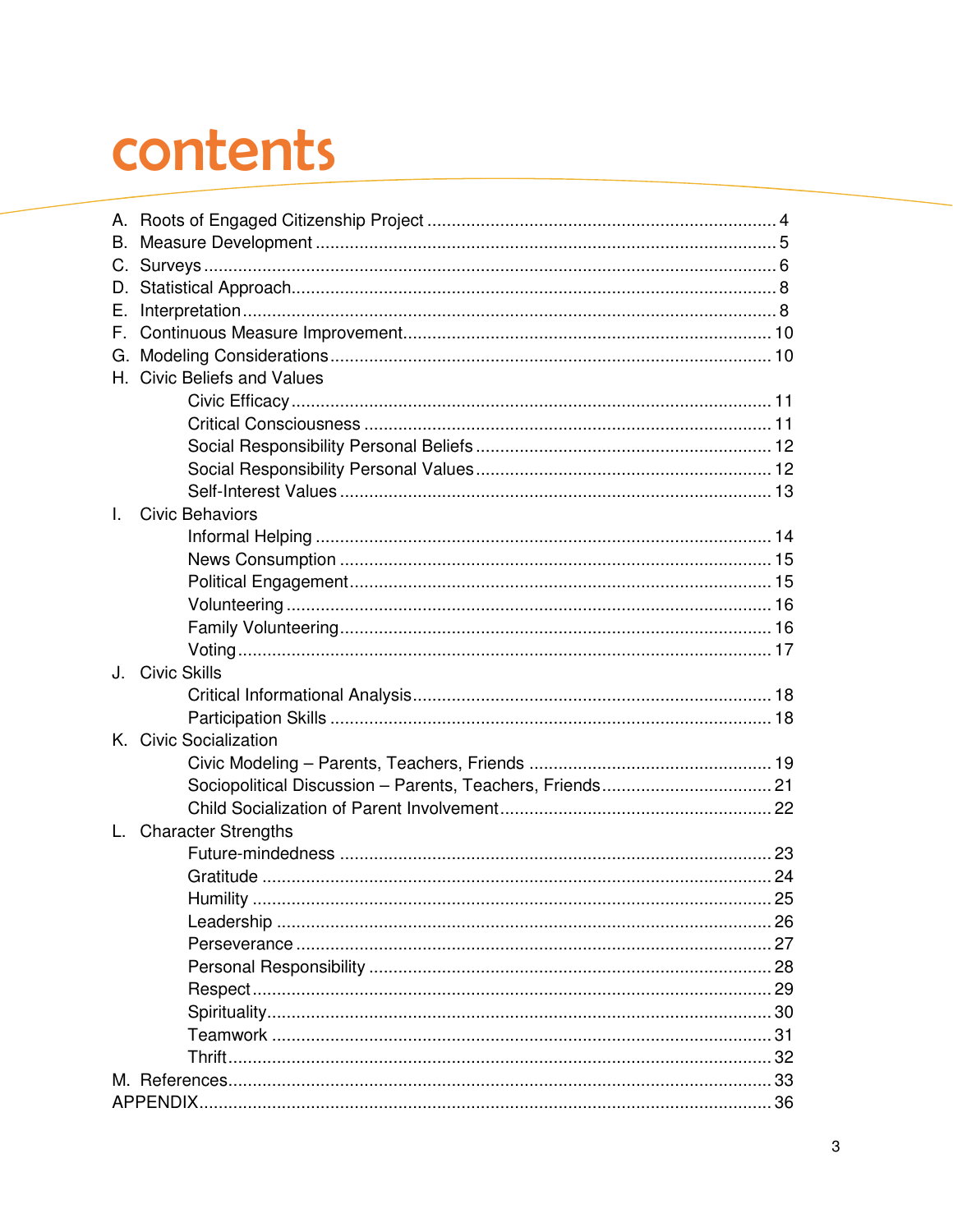## A. Roots of Engaged Citizenship Project

The Roots of Engaged Citizenship Project – a multi-phase, mixed-methods research endeavor – was launched in July 2012 with the purpose of studying how young people become good citizens and identifying the developmental roots of active participation in communities and society. Research has shown that civic engagement is good for young people's well-being and functioning in other areas of life, and that youth engagement makes our communities and society stronger. For more information about the project and to access products of this research, please visit our website: www.civicroots.org.

An early goal of this project was to develop and rigorously test a set of civic engagement and character strength measures that were appropriate for youth in middle childhood and adolescence, and that were reliable, valid, and theoretically consistent. This toolkit summarizes our study measures, using data collected in Wave 1 in Spring 2014. These measures are organized around five domains: (a) civic beliefs and values, (b) civic behaviors, (c) civic skills, (d) civic socialization, and (e) character strengths.

**Sample Description.** In Wave 1, we recruited 2,467 youth ages 9–18 (*M* = 13.2) enrolled in Grades 4–12 from 16 schools in three socioeconomically, racially, and ethnically diverse regions of the US: suburban southern California, urban Minnesota, and rural West Virginia. Data were collected in 5 elementary, 5 middle, and 5 high schools, 1 K–8 school, and 243 classrooms. Classrooms were selected in collaboration with school administrators to achieve a sample representative of the student body.

In Wave 1 we recruited the parents and primary caregivers of each participating young person to also take part in the study. A total of 842 parents participated; including 641 mothers, 89 fathers, and 18 other parenting adults. We collected data from 218 parents of elementary school students, 280 parents of middle school students, and 344 parents of high school students. Parents' report of their family income indicated considerable variability in family socioeconomic status (15% = < \$25,000, 36% = \$25,000–\$49,999, 26% = \$50,000–\$74,999, 20% = > \$75,000, and 12% preferred not to report family income).

| $1st$ or $2nd$<br><b>Parent Education</b> |       |            |             |                |                         |
|-------------------------------------------|-------|------------|-------------|----------------|-------------------------|
| <b>School Level</b>                       | N     | Generation | High school | College degree | <b>Financial Strain</b> |
|                                           |       | Immigrant  | or below    | or higher      |                         |
| Elementary                                | 514   | 32%        | 12%         | 27%            | 36%                     |
| Middle School                             | 815   | 40%        | 22%         | 28%            | 41%                     |
| High School                               | 1,138 | 40%        | 33%         | 31%            | 42%                     |

**Table 1.** Youth demographics by school level.

Note. Financial Strain = % of youth who reported their family "has just enough money for the things they need" or "has a hard time buying the things they need."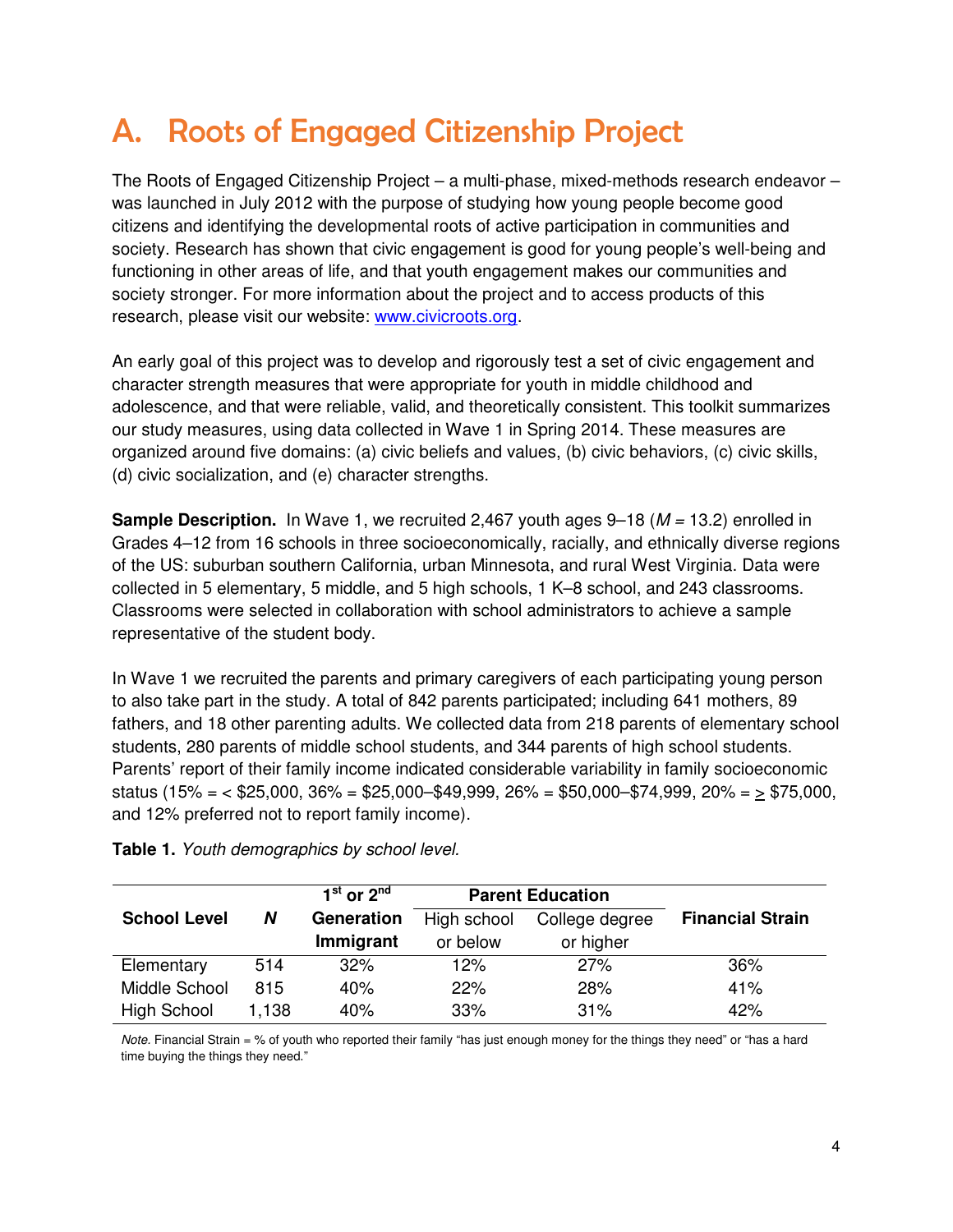School district partners with high numbers of economically vulnerable youth were recruited with the goal of giving voice to the experiences of this understudied population. Rates of student eligibility for free or reduced priced lunch (a proxy for economic vulnerability) varied, but were fairly high (26–95%). The overall sample, with youth indicating all racial and ethnic categories that applied, was 50% White, 30% Hispanic or Latino/a, 10% Black or African American, 7% Asian, 4% American Indian or Alaska Native, 2% Native Hawaiian or Other Pacific Islander, and 8% identified as another race or ethnicity.

## B. Measure Development

A five-step mixed methods process was used to develop psychometrically sound, and developmentally appropriate measures of civic engagement and character strengths for elementary-, middle school, and high school-aged youth.

#### **Q-sort and Qualitative Interviews**

Our measure development work began with engaging a small subset of youth representative of our intended sample ( $n = 90$ ,  $M_{\text{ace}} = 13$ ,  $SD = 2.7$ , Range = 9-19, 51% female) in a Q-sort task followed by a qualitative interview. The sample was evenly distributed across research sites and school levels (elementary, middle school, and high school). Our goal was to assess young people's understanding of different civic-related character strengths and the perceived links between these character strengths and different forms of civic involvement such as voting, volunteering, protesting, and environmental activities. A full description of this research methodology and findings can be found in Metzger, Syvertsen, Oosterhoff, Wray-Lake, and Babskie (in press). Youths' qualitative narratives about what it means to be civically engaged at their age and organic definitions of various character strengths directly informed the development of survey items.

#### **Item Identification and Development**

Items come from three primary sources. The source of each "adopted" or "adapted" item is stated in the notes section accompanying each measure. Unless references are specified, items were developed by the authors for this study and should be cited accordingly.

- **Adopted items.** Items were drawn directly from the existing literature. The sources of "adopted" items are stated in the notes section accompanying each measure.
- Adapted items. Items were heavily revised from existing sources or written by taking inspiration from the existing literature. Adaptations were made to align items more sharply with our theoretical aims, research questions, and the reading abilities of study participants. The sources of adapted items are stated in the notes section accompanying each measure.
- *Original items*. When no appropriate measure could be identified in the existing literature, new items were developed. These items were developed by drawing on theory, our reading of the civic and character literatures, and the experiences offered by young people in our qualitative interviews.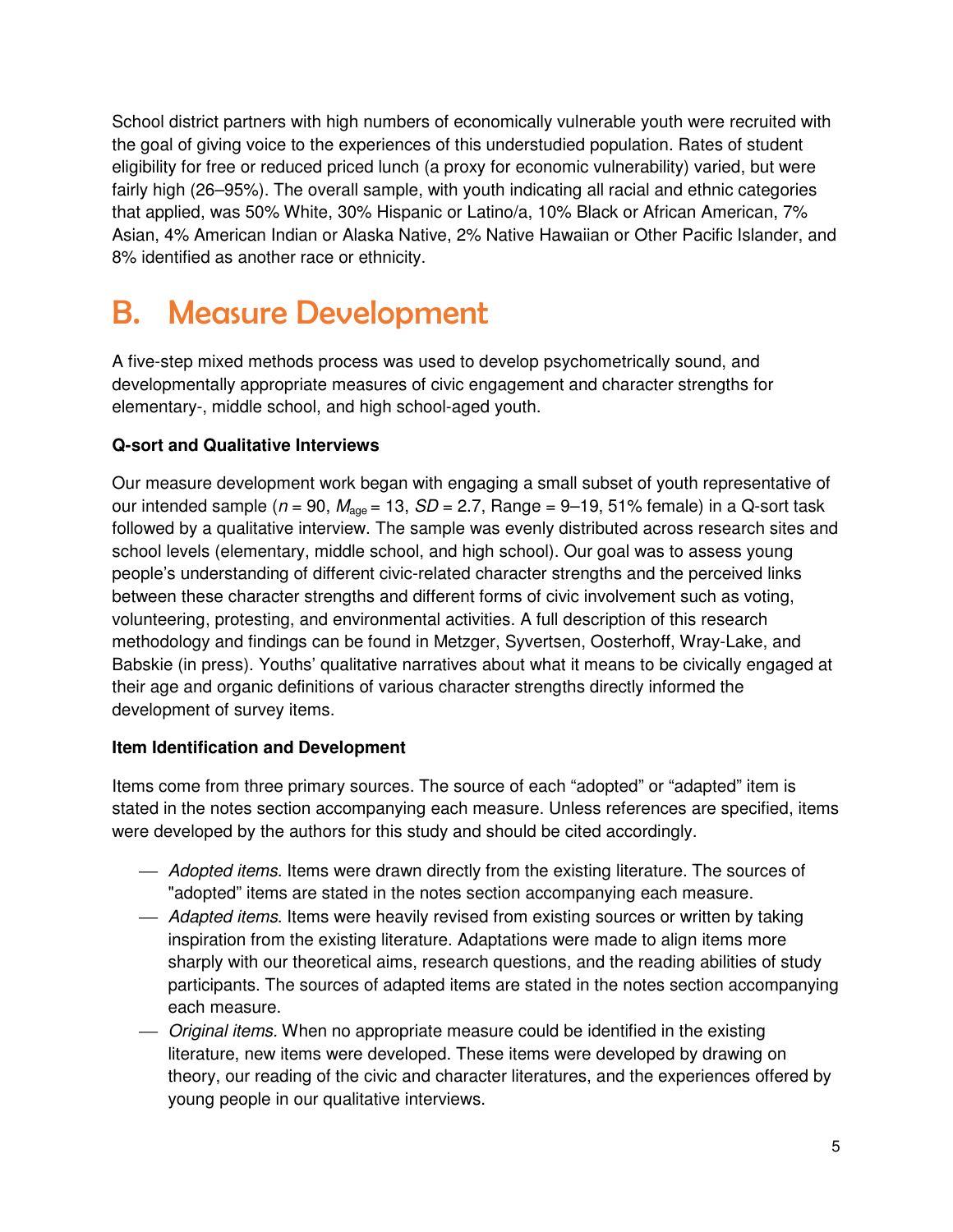#### **Cognitive Interviews**

Once the survey items were drafted, we engaged 16 elementary, middle, and high school youth across the three sites in hour-long cognitive interviews. The goal of these one-on-one interviews was to identify whether survey items achieved our intended measurement purpose and, if not, where and how they could be improved. A variety of cognitive probes were used to assess youths' abilities to comprehend and accurately respond to the items intended to assess study constructs. The cognitive interviews helped our team identify potential comprehension problems (particularly for the youngest participants) and illuminated the challenge across all ages that reverse-coded items pose. Key learnings from the cognitive interviews informed the revision and simplification of several survey items.

#### **Parent Survey Development**

The parent survey was designed to collect parent report of their children's civic engagement and character strengths. Parent survey items directly mirrored youth items when appropriate. Parents were also asked to report on several key demographic (e.g., income) and family process variables (e.g., adolescent decision making, family conflict).

### **Pilot Studies**

The pilot youth survey was administered to 213 youth in southern California that were enrolled in different schools than our target sample for the full survey ( $M_{\text{age}} = 13$ ,  $SD = 2.7$ , Range = 9– 17, 59% female). Examination of the item- and scale-level psychometric properties in the pilot study data resulted in several survey revisions.

The parent survey was piloted using Amazon Mechanical Turk (Mturk). Mturk is an online crowdsourcing platform increasingly being used to collect high-quality data from a sample that largely simulates the general adult population (see Paolacci & Chandler, 2014). A total of 270 parenting adults (70% mothers) of children ages 10–18 participated. Parents ranged in age from 21–61 years ( $M_{age}$  = 39). The majority of participating parents reported being White (81%), with the remainder being Black or African American (8%), Hispanic (5%), Asian (4%), American Indian or Alaskan Native (2%), and Native Hawaiian or Pacific Islander (< 1%). In terms of annual family income, 18% of parents reported making less than \$25,000, 43% \$25,000– \$50,000, 36% \$50,000–\$74,999, and  $3\% \geq $75,000$ . Confirmatory factor analyses (CFAs) of piloted measures suggested improvements for parsimony and reliability.

### C. Surveys

### **Youth Version**

Youth completed the paper-and-pencil survey in school during a 40–50 minute class period. The number of survey items varied by school level: elementary version = 96 items, middle school version = 149–153 items, high school version = 167–173 items. Participants were entered into a drawing for a \$25 gift card per class.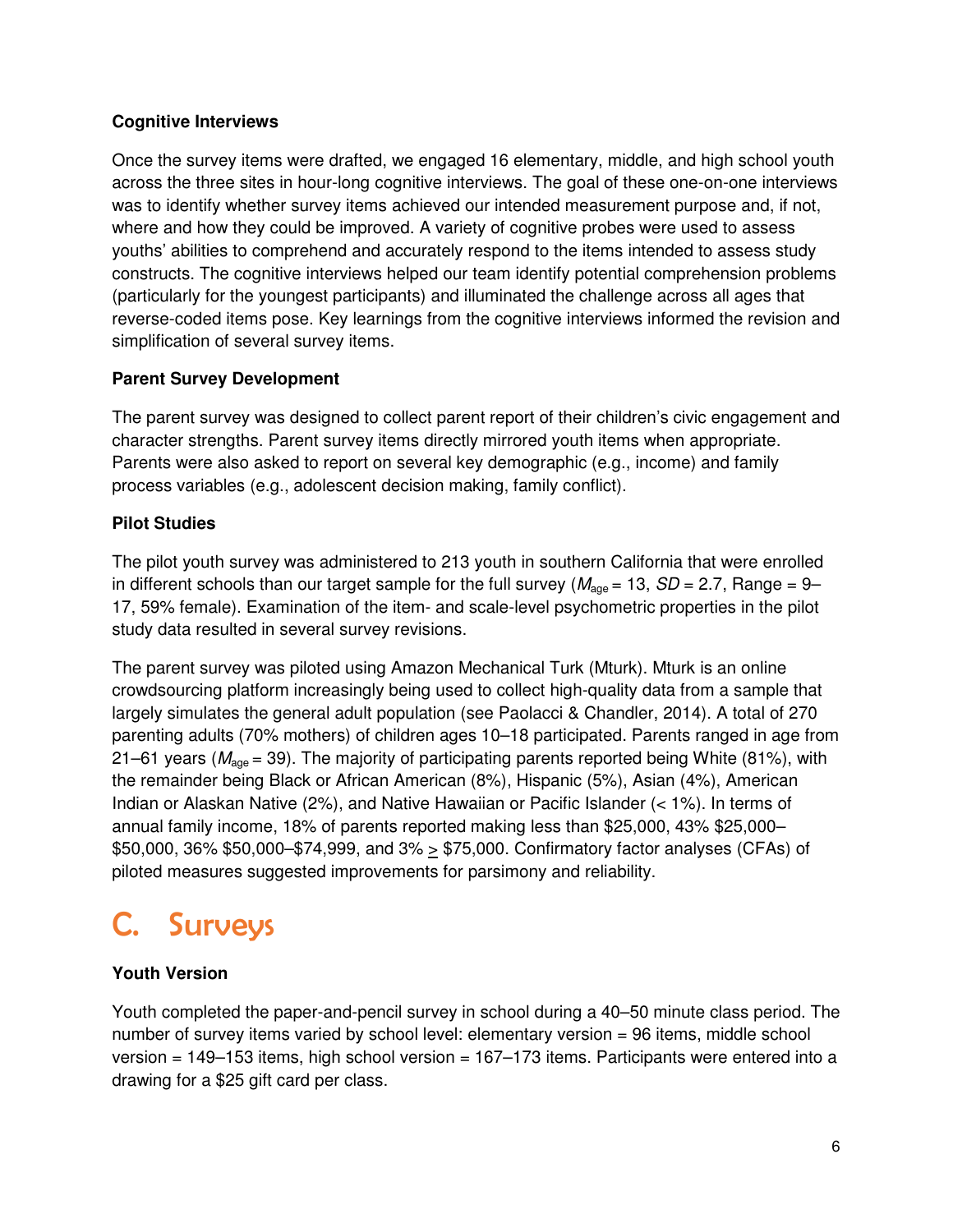A three-form planned missing design was employed in the youth survey. The design represents an efficient way to maximize the number of survey questions asked in a fixed time frame. The design reduces cognitive demands on participants, produces surveys that are developmentally responsive to participants' abilities, and increases the likelihood of survey completion and thus minimizes less desirable forms of missing data (Graham, 2012; Little & Rhemtulla, 2013). Given that these missing data were controlled by the researcher and are thus missing completely at random (MCAR), modern missing data approaches (e.g., FIML, multiple imputation) can easily accommodate this type of missingness.

### **Parent Version**

The 338–item parent survey, available in both English and Spanish, was administered to parents either via an online electronic survey or paper-and-pencil survey based on their preference. Participants were compensated \$25.

Parents who participated were mostly mothers: 76% mothers, 12% fathers, 1% stepmothers, 1% grandmothers, 1% other relation, and 11% did not report their relationship to the participating child. Several strategies were used to help parents focus on the target child when answering survey questions. For example, the instruction page specifically identified by name the "target child" who participated in the study. Information provided by the child in the youth survey was used to tailor the gendered pronouns (he vs. she) in each parent's survey. For purposes of simplicity, female gendered pronouns are used in the parent items summarized in this toolkit.

The parent version of the survey included three core domains: (a) parent report on parallel civic and character measures asked of youth to triangulate findings through multiple reporters; (b) parent report on their own civic engagement; and, (c) additional measures about the family and community contexts. A subset of these parent survey items are reported in this toolkit, prioritizing measures of youth civic behaviors and character strengths.

# D. Statistical Approach

Confirmatory factor analyses (CFAs) were conducted on each measure with three or more items to examine the scale's measurement properties. We primarily used Mplus version 7.2, a structural equation modeling (SEM) software program. A SEM methodological approach is ideal for testing measurement models because it uses items to estimate a conceptual model and accounts for measurement error. Factor loadings along with model fit, latent means, and latent standard deviations come from CFA models.

Internal reliability calculations assess the extent to which items measure the same general construct. In reporting internal reliability, we report two coefficients: Cronbach's alpha coefficient and McDonald's omega coefficient. Cronbach's alpha coefficient is overwhelmingly the most common reliability statistic used in the social science literature. This statistic assumes that the scale is unidimensional, an assumption that does not always hold in practice. Thus, in addition to the alpha coefficient, we also report McDonald's omega coefficient, calculated in our data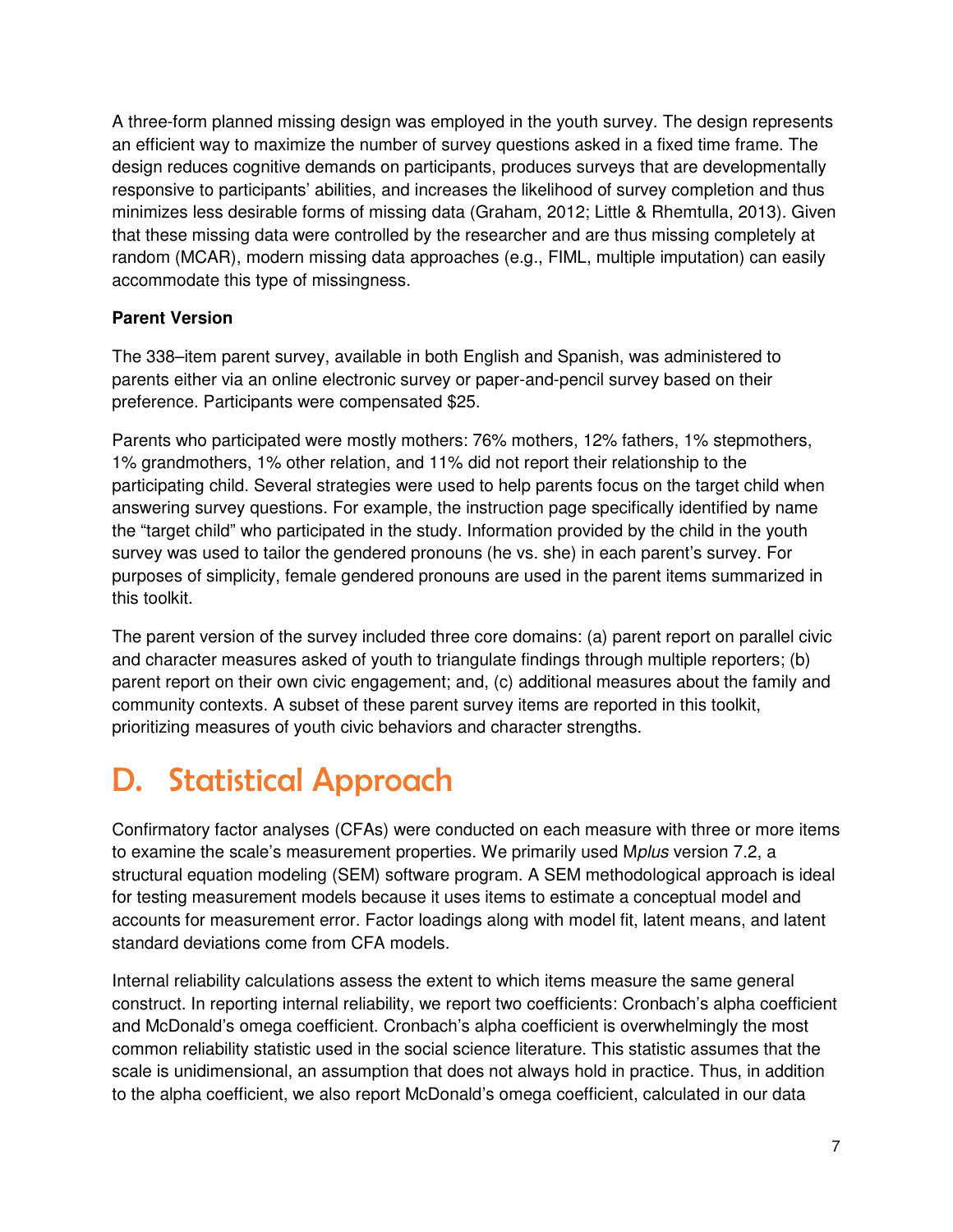using R's PSYCH package. If data meet the assumptions of alpha, alpha and omega coefficients will provide an equivalent conclusion. But if the assumptions of alpha are violated, omega is the more appropriate statistic and tends to outperform alpha (Dunn, Baguley, & Brunsden, 2014). Correlation coefficients are presented for each measure with two items to indicate the strength of their association. Single-item measures were estimated as manifest indicators in SEM in order to account for missing data.

### E. Interpretation

For each measure, we include a table that provides key descriptive and psychometric information. Below is a brief overview on how to interpret each parameter.

**Age groups.** The youth survey included young people in Grades 4–12, which is a larger age range than is typical in most studies. In order to present information that was maximally useful in this toolkit, we present results separately for elementary ( $E =$  Grades 4–5;  $n = 514$ ), middle school (MS = Grades 6–8;  $n = 815$ ), and high school (HS = Grades 9–12;  $n = 1,138$ ) aged youth. Missing data in a particular school-level column means that we did not ask those items of that particular age group.

**Parent data.** For measures asked of youth and parents, a fourth column is added to the summary tables to reflect the psychometric properties of the scale in the sample of parents. This column is abbreviated with a P.

**Factor loadings.** Factor loadings can be interpreted as a correlation between an item and the underlying factor. We report standardized factor loadings, which range from 0 to 1. Higher loadings mean that the variable is a stronger indicator of the construct. Squaring standardized factor loadings indicates how much variance in the item is explained by the latent factor. Generally, factor loadings of .4 and above are considered acceptable.

**Alpha.** Alpha coefficients range from 0 to 1. We used the general principle that a reliability of .70 or higher is acceptable for scales with small numbers of items. However, the implications of various levels of reliability for varying research objectives should be considered (see the thoughtful discussion in Lance, Butts, & Michaels, 2006). Users will note that some scales in this toolkit have marginally acceptable alphas ranging from .60–.69. Many of these are found in the elementary–aged sample, suggesting these meta-constructs may not be as cohesive or unidimensional for younger youth.

**Omega.** Omega coefficients range from 0 to 1 and can be interpreted similarly to an alpha.

**Mean.** A latent mean should be interpreted just as any other mean – as the sample average. To calculate the latent means, we utilized an effects coding procedure (Little, 2013). Effects coding is a method of scaling variables for model identification that constrains the intercepts to sum to zero and sets the factor loadings to average 1. This process allows the means of the latent constructs to be estimated.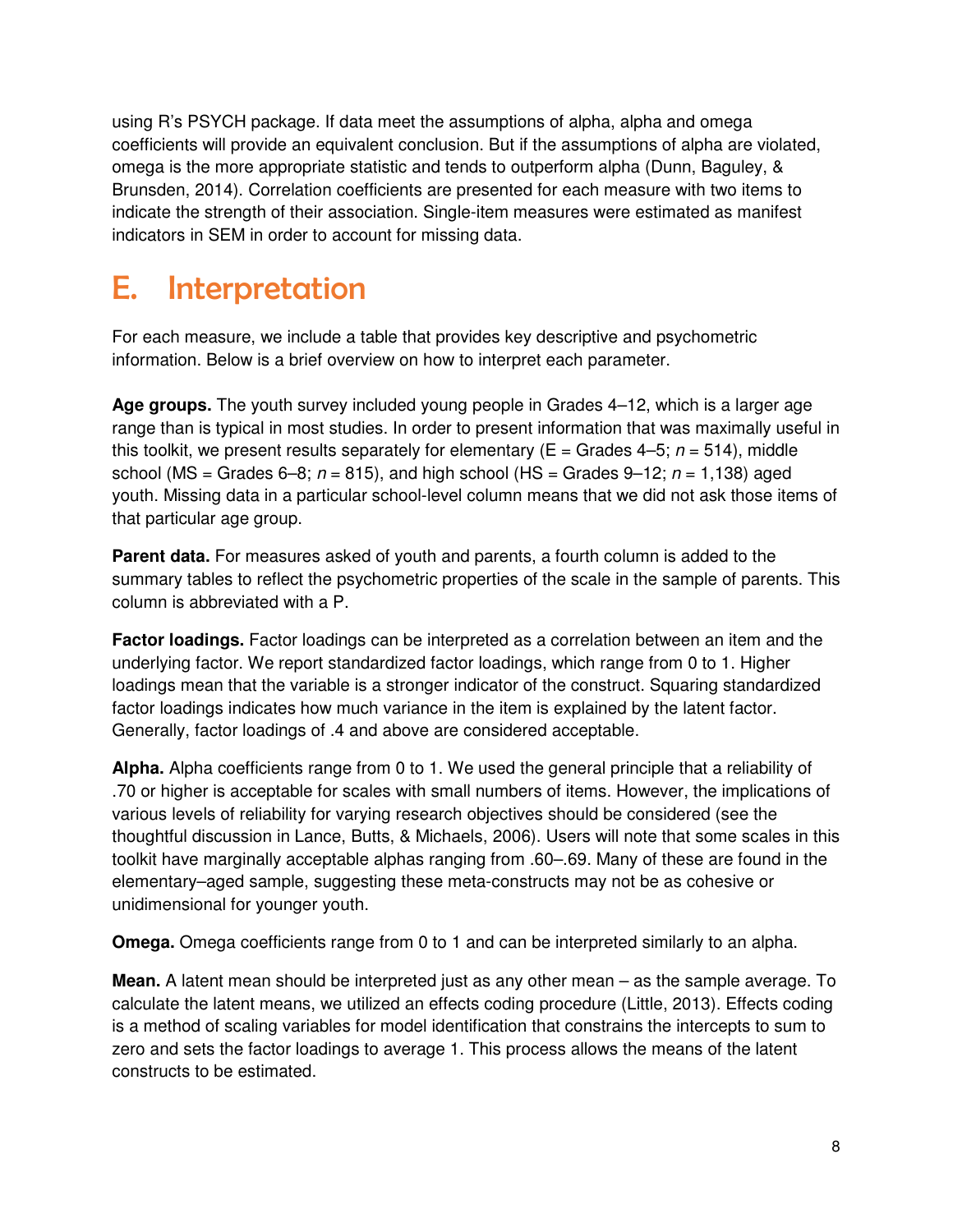**Standard deviation.** The standard deviation of the latent variable measures how concentrated the data are around the mean. Larger standard deviations indicate that individual responses vary more widely from the mean, and smaller standard deviations indicate that individual responses are closely gathered around the mean.

**Model fit.** Various model fit indices are used to determine whether each CFA is a good fit to the data.

 $\chi^2$  = chi square. Smaller values indicate better model fit. Non-significant p-values are ideal, although not common with large sample sizes.

 $df =$  degrees of freedom.

 $p =$  probability, an indicator of significance level.

RMSEA = Root Mean Square Error of Approximation – smaller values are better. Values of .08 are acceptable and values of .05 or lower are recommended.

CFI = Comparative Fit Index – larger values are better. Values of .90 are acceptable and values of .95 are recommended.

TLI = Tucker Lewis Index – larger values are better. Values of .90 are acceptable and values of .95 are recommended.

SRMR = Standardized Root Mean Square Residual – smaller values are better. Values of .05 and lower are recommended.

Just-identified model  $=$  A just-identified model in SEM is a model where the number of free parameters equals the number of known values, leaving zero degrees of freedom. Although model fit is perfect by definition, the factor loadings can be interpreted as usual. All of our 3-item measures are just-identified, thus no model fit indices are provided.

**Response scale.** Standard 5-point Likert-type response scales were used for each item. Each point on the scale was labeled with a general orientation from left-to-right of negative [or less] to positive [or more].

**Notes.** Key information about the measure and the item sources are provided in this section. Items without identified sources were developed by the authors based on our reading of the literature, theory, and insights from our qualitative research.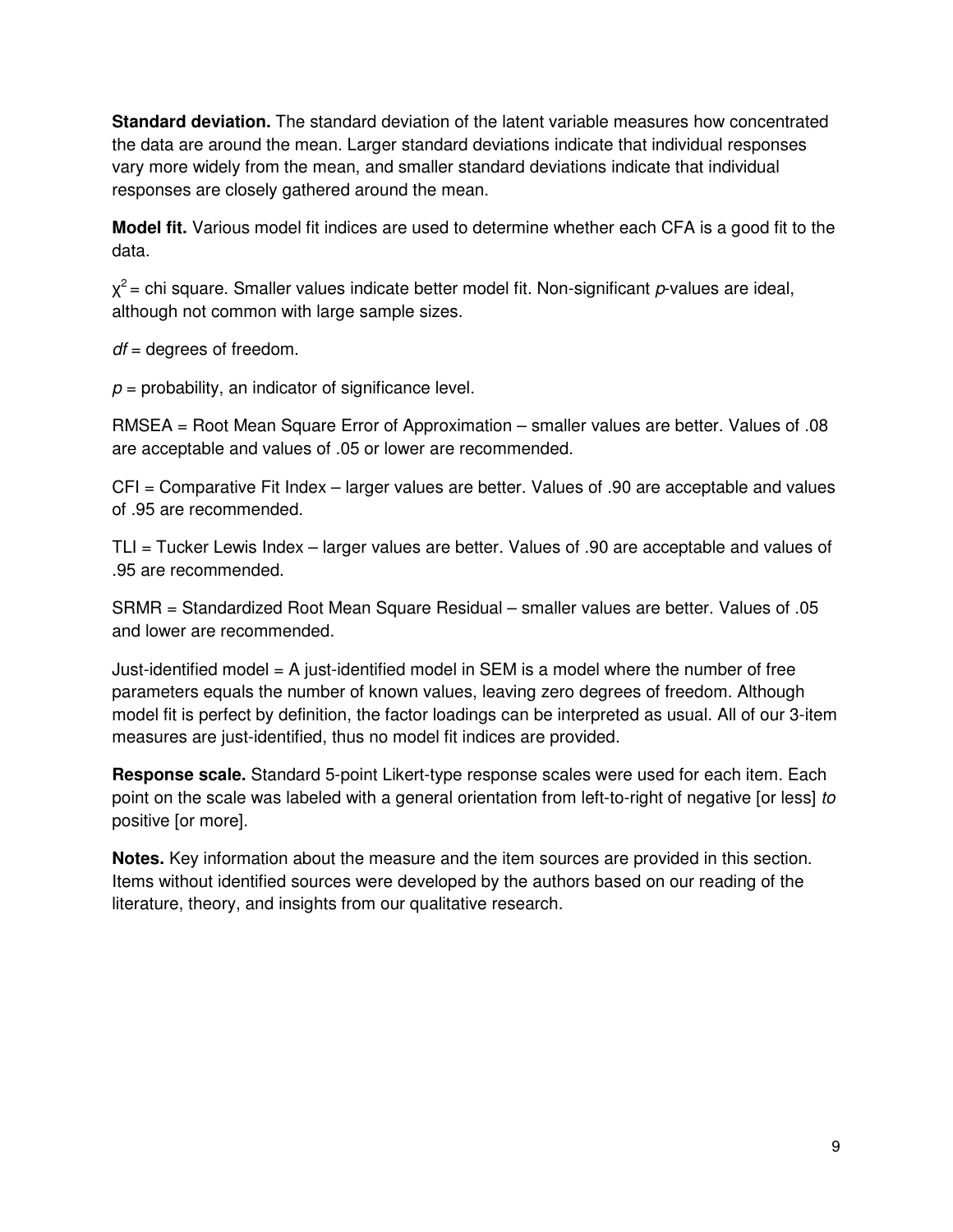# F. Continuous Measure Improvement

A small number of measures used in Wave 1 (Spring 2014) were revised in Wave 2 (Spring 2015) to tighten conceptual clarity or improve the psychometric properties. The revised versions of these measures are included in the Appendix. The psychometric information on these scales will be updated in the version of this document posted at **www.civicroots.org** as it becomes available. Users interested in being notified when this information has been updated can sign up at www.civicroots.org.

# G. Modeling Considerations

Civic engagement is a multidimensional construct, and there are likely theoretical and conceptual reasons to model a set of civic measures together. For a thorough consideration of different approaches to modeling civic engagement multidimensionally and comparison of distinct models, see Wray-Lake, Metzger, and Syvertsen (2015).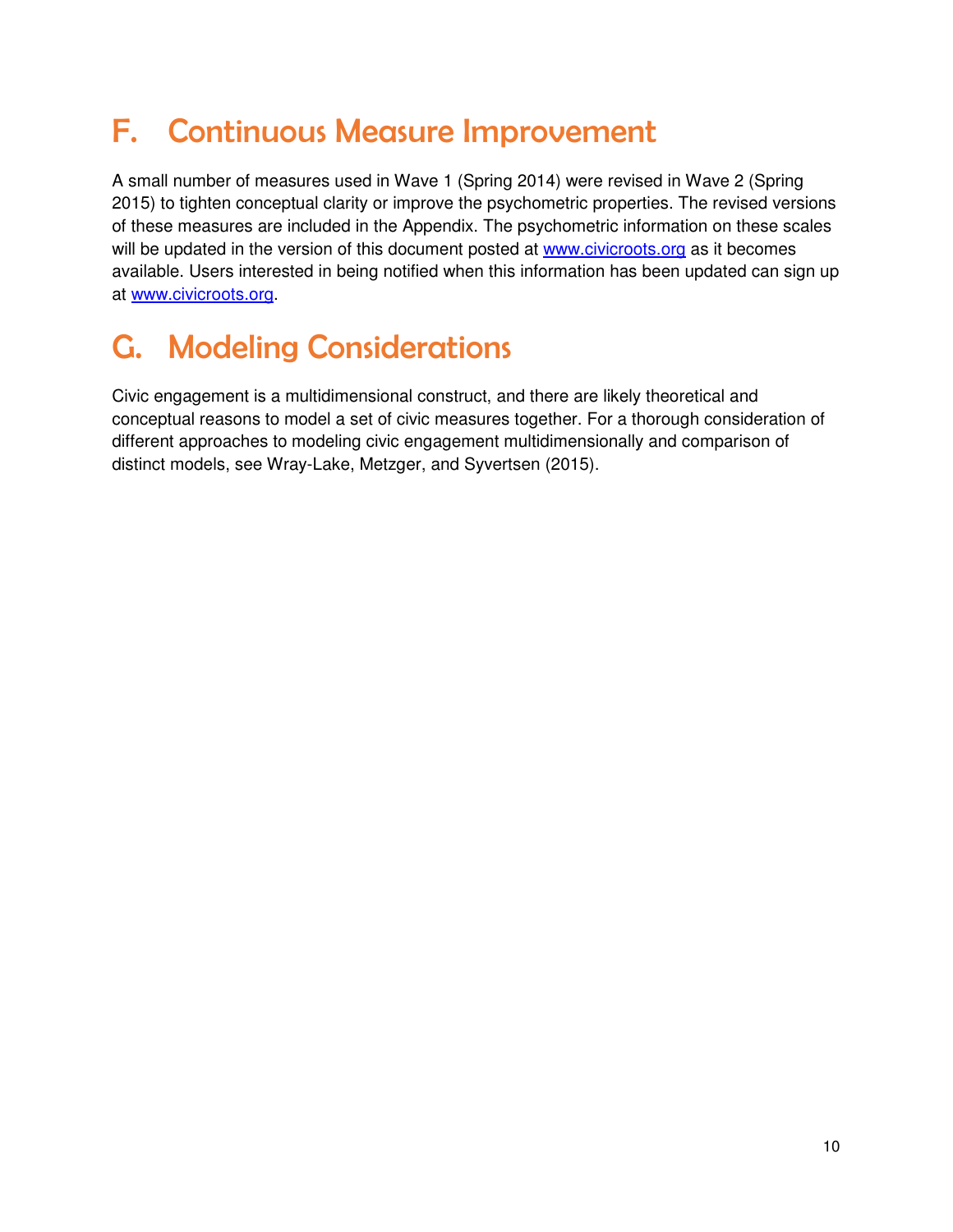### H. Civic Beliefs and Values

| <b>Civic Efficacy</b>                                                                               |                        |    |      |  |
|-----------------------------------------------------------------------------------------------------|------------------------|----|------|--|
| Youth: How much do you disagree or agree with each statement?                                       | <b>Factor Loadings</b> |    |      |  |
|                                                                                                     | Е                      | MS | НS   |  |
| I can make a positive difference in my community. <sup>1</sup>                                      |                        |    | .79  |  |
| Even though I am a teenager, there are ways for me to get involved in my<br>community. <sup>1</sup> |                        |    | .79  |  |
| I can use what I know to solve "real-life" problems in my community. <sup>1</sup>                   |                        |    | .78  |  |
| <b>Alpha Coefficient:</b>                                                                           |                        |    | .84  |  |
| <b>Omega Coefficient:</b>                                                                           |                        |    | .84  |  |
| Mean:                                                                                               |                        |    | 3.55 |  |
| <b>Standard Deviation:</b>                                                                          |                        |    | .74  |  |
| <b>Model Fit.</b> Models are just identified, thus no fit statistics are reported.                  |                        |    |      |  |

 Note. The original version of this scale included a fourth item: "People like me don't have any say in community decisions." This item was reverse-scored. Due to a low factor loading, the item was dropped from the measure. 1 Item adapted from Reeb, Katsuyama, Sammon, and Yoder (1998).

| Strongly disagree | Disagree | Somewhat disagree<br>and somewhat<br>agree | Agree | Strongly agree |
|-------------------|----------|--------------------------------------------|-------|----------------|

| <b>Critical Consciousness</b>                                                             |                        |      |      |  |
|-------------------------------------------------------------------------------------------|------------------------|------|------|--|
| <b>Youth:</b> How much do you disagree or agree with each statement?                      | <b>Factor Loadings</b> |      |      |  |
|                                                                                           | Е                      | MS   | HS   |  |
| In America, some groups do not have equal chances to participate in<br>government. $1$    | .58                    | .75  | .82  |  |
| In America, political leaders only listen to the opinions of certain groups. <sup>1</sup> | .56                    | .46  | .59  |  |
| In America, certain groups have fewer chances to get ahead. <sup>1</sup>                  | .75                    | .80  | .92  |  |
| <b>Alpha Coefficient:</b>                                                                 | .67                    | .71  | .82  |  |
| <b>Omega Coefficient:</b>                                                                 | .67                    | .73  | .76  |  |
| Mean:                                                                                     | 3.11                   | 3.33 | 3.49 |  |
| <b>Standard Deviation:</b>                                                                | .55                    | .64  | .82  |  |
| Model Fit. Models are just identified, thus no fit statistics are reported.               |                        |      |      |  |

1 Item adapted from Flanagan, Cumsille, Gill, and Gallay (2007).

| Strongly disagree | Disagree | Somewhat disagree<br>and somewhat | Agree | Strongly agree |
|-------------------|----------|-----------------------------------|-------|----------------|
|                   |          | agree                             |       |                |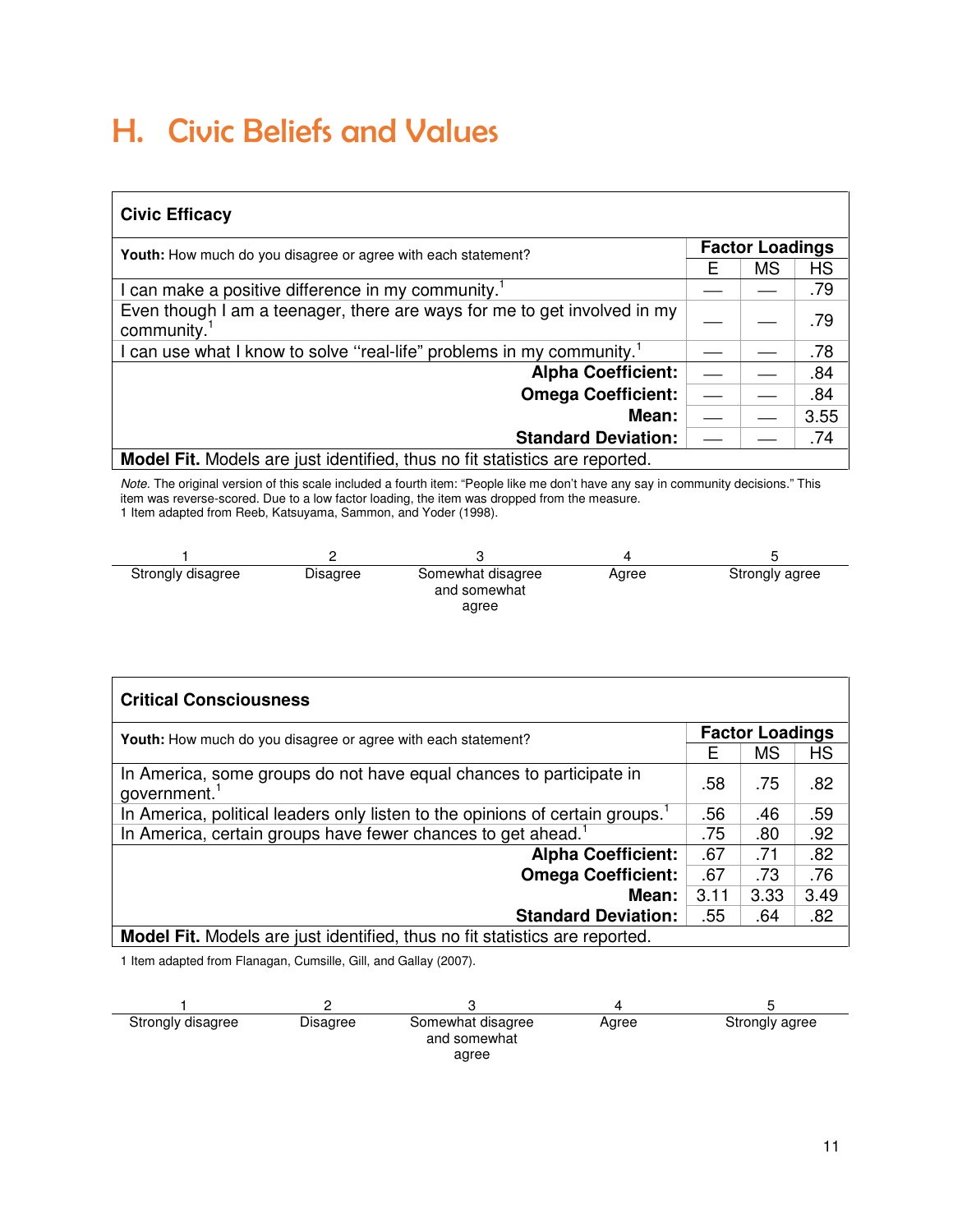| <b>Social Responsibility Personal Beliefs</b>                                                           |                          |      |           |  |
|---------------------------------------------------------------------------------------------------------|--------------------------|------|-----------|--|
| <b>Youth:</b> How much do you disagree or agree with each statement?                                    | <b>Factor Loadings</b>   |      |           |  |
|                                                                                                         | Е                        | MS   | <b>HS</b> |  |
| am responsible for protecting our planet.                                                               |                          | .71  | .66       |  |
| I have a responsibility to improve my community.                                                        |                          | .82  | .89       |  |
| I often think about ways that I can make the world a better place.                                      |                          | .66  | .57       |  |
| I have a responsibility to help others in my neighborhood.                                              |                          | .75  | .75       |  |
| <b>Alpha Coefficient:</b>                                                                               | $\overline{\phantom{0}}$ | .82  | .83       |  |
| <b>Omega Coefficient:</b>                                                                               | $\overline{\phantom{0}}$ | .81  | .82       |  |
| Mean:                                                                                                   |                          | 3.42 | 3.36      |  |
| <b>Standard Deviation:</b>                                                                              |                          | .75  | .70       |  |
| <b>Model Fit.</b> MS: $\chi^2$ = .72, df = 2, p = .699; RMSEA = .00, CFI = 1.00, TLI = 1.01, SRMR = .01 |                          |      |           |  |
| HS: $\chi^2$ = 4.41, df = 2, p = .110; RMSEA = .03, CFI = 1.00, TLI = .99, SRMR = .01                   |                          |      |           |  |

Note. The authors wrote these items for the current study with the goal of distinguishing social responsibility beliefs from social responsibility values. In writing these items, several sources were consulted, including Pancer, Pratt, Hunsberger, and Alisat (2007) and Starrett (1996) who have published social responsibility scales.

| Strongly disagree | Disagree | Somewhat disagree<br>and somewhat | Agree | Strongly agree |
|-------------------|----------|-----------------------------------|-------|----------------|
|                   |          | agree                             |       |                |

| <b>Social Responsibility Personal Values</b>                                                                                                                                    |      |           |                        |  |  |  |
|---------------------------------------------------------------------------------------------------------------------------------------------------------------------------------|------|-----------|------------------------|--|--|--|
| <b>Youth:</b> How important are the following to you?                                                                                                                           |      |           | <b>Factor Loadings</b> |  |  |  |
|                                                                                                                                                                                 | F    | <b>MS</b> | <b>HS</b>              |  |  |  |
| It is important to me to consider the needs of other people.                                                                                                                    | .67  | .76       | .71                    |  |  |  |
| It is important to me to help those who are less fortunate. <sup>1</sup>                                                                                                        | .70  | .82       | .78                    |  |  |  |
| It is important to me to make sure that all people are treated fairly. <sup>2</sup>                                                                                             | .53  | .70       | .70                    |  |  |  |
| It is important to me to think about how my actions affect people in the<br>future.                                                                                             | .44  | .60       | .62                    |  |  |  |
| <b>Alpha Coefficient:</b>                                                                                                                                                       | .67  | .81       | .80                    |  |  |  |
| <b>Omega Coefficient:</b>                                                                                                                                                       | .63  | .79       | .77                    |  |  |  |
| Mean:                                                                                                                                                                           | 4.03 | 3.90      | 3.36                   |  |  |  |
| <b>Standard Deviation:</b>                                                                                                                                                      | .62  | .73       | .70                    |  |  |  |
| E: $\chi^2$ = 6.10, df = 2, p = .047; RMSEA = .06, CFI = .99, TLI = .96, SRMR = .02<br><b>Model Fit.</b>                                                                        |      |           |                        |  |  |  |
| MS: $x^2$ = 12.95, df = 2, p = .002; RMSEA = .08, CFI = .99, TLI = .97, SRMR = .02<br>HS: $x^2 = 14.73$ , $df = 2$ , $p = .001$ ; RMSEA = .08, CFI = .99, TLI = .97, SRMR = .02 |      |           |                        |  |  |  |
| 1 Item adapted from Flanagan, Swertsen, and Stout (2007)                                                                                                                        |      |           |                        |  |  |  |

1 Item adapted from Flanagan, Syvertsen, and Stout (2007).

2 Item adapted from Search Institute (2011).

| Not at all important | A little important | Somewhat important | Quite important | <b>Extremely important</b> |
|----------------------|--------------------|--------------------|-----------------|----------------------------|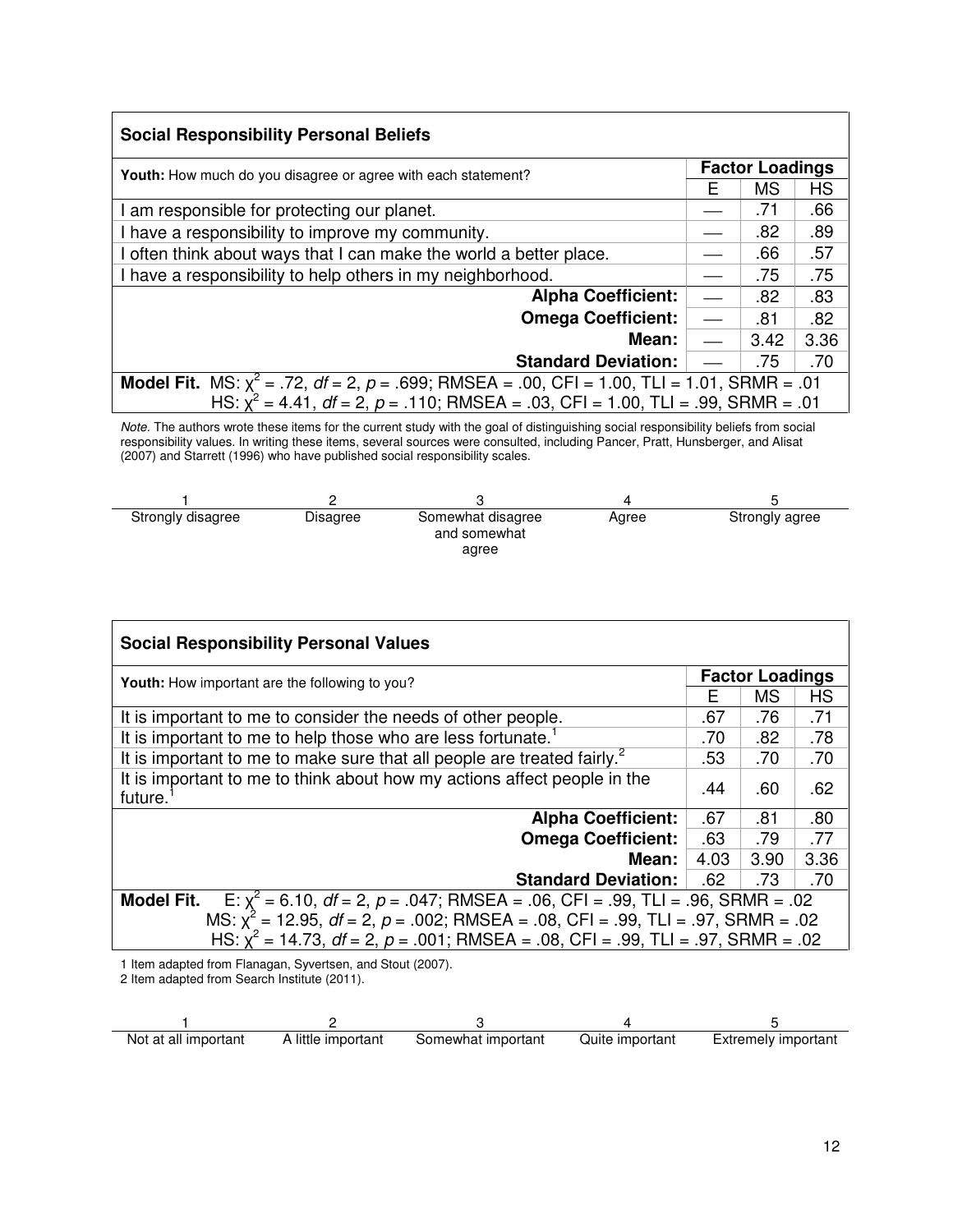| <b>Self-Interest Values</b>                                                                                 |   |                        |           |
|-------------------------------------------------------------------------------------------------------------|---|------------------------|-----------|
| <b>Youth:</b> How important are the following to you?                                                       |   | <b>Factor Loadings</b> |           |
|                                                                                                             | F | MS                     | <b>HS</b> |
| It is important to me to have many expensive possessions. <sup>1</sup>                                      |   |                        | .73       |
| It is important to me to be admired by many people. <sup>1</sup>                                            |   |                        | .67       |
| It is important to me to put my own needs before the needs of others.                                       |   |                        | .56       |
| It is important to me to do what I want, regardless of what other people<br>might want.                     |   |                        | .45       |
| <b>Alpha Coefficient:</b>                                                                                   |   |                        | .69       |
| <b>Omega Coefficient:</b>                                                                                   |   |                        | .63       |
| Mean:                                                                                                       |   |                        | 2.54      |
| <b>Standard Deviation:</b>                                                                                  |   |                        | .71       |
| <b>Model Fit.</b> HS: $x^2 = 55.51$ , $df = 2$ , $p = .000$ ; RMSEA = .15, CFI = .89, TLI = .68, SRMR = .06 |   |                        |           |
| 1 Item adapted from Kasser and Ryan (1996).                                                                 |   |                        |           |

| Not at all important | A little important | Somewhat important | Quite important | <b>Extremely important</b> |
|----------------------|--------------------|--------------------|-----------------|----------------------------|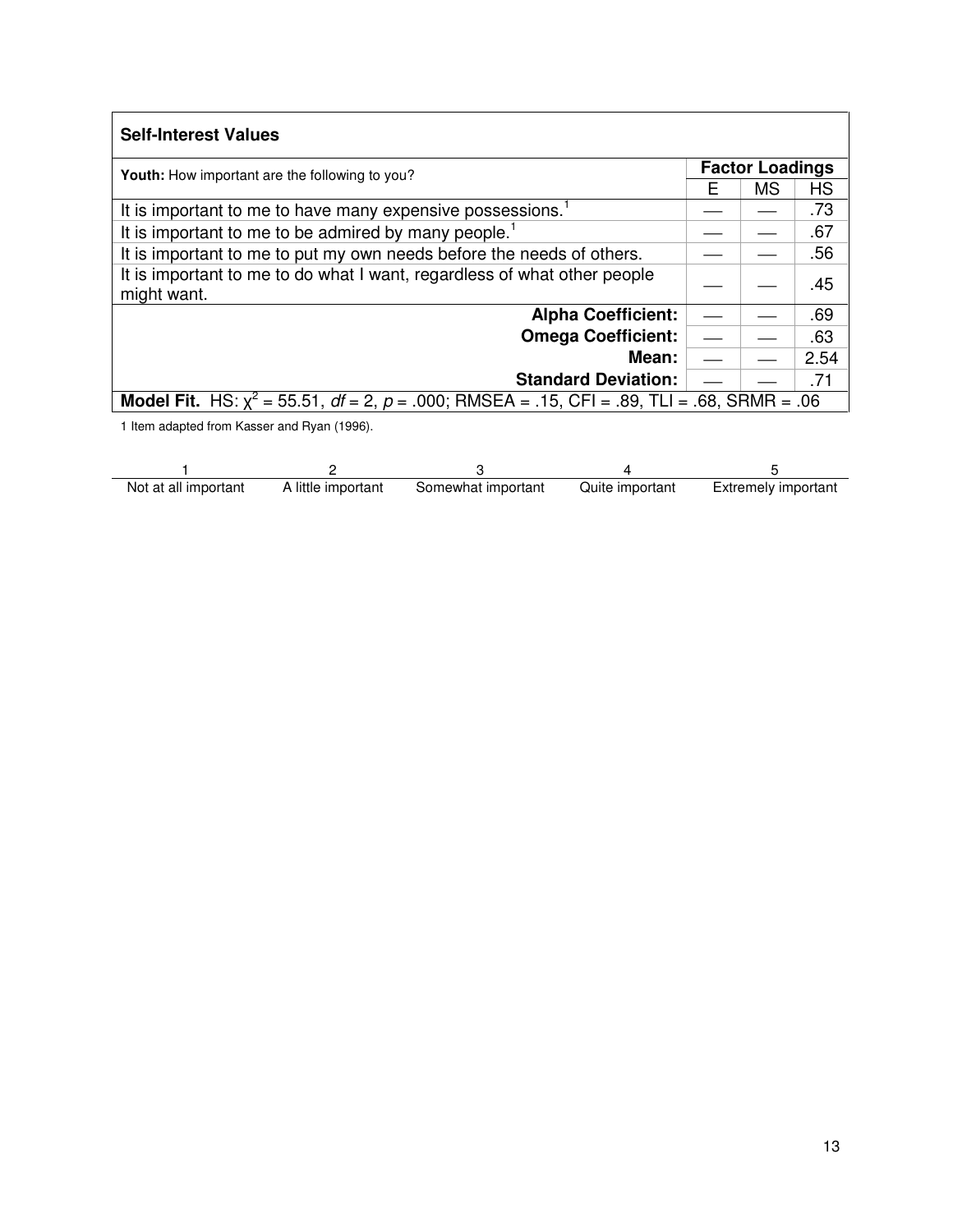### I. Civic Behaviors

### **Informal Helping**

| Youth: How often do you do each of the following?                                                           |      | <b>Factor Loadings</b> |      |      |
|-------------------------------------------------------------------------------------------------------------|------|------------------------|------|------|
|                                                                                                             | Е    | MS                     | HS   | P    |
| I have stood up for a classmate who was being picked on. <sup>1</sup>                                       | .60  | .55                    | .58  |      |
| I have helped a classmate with homework. <sup>1</sup>                                                       | .52  | .66                    | .57  |      |
| I have helped out around the house by doing chores such as<br>cleaning, cooking, or yard work. <sup>1</sup> | .44  | .45                    | .41  |      |
| I have shared school supplies with a fellow student who needed<br>them. $1$                                 | .50  | .63                    | .57  |      |
| I have helped my neighbors with projects for no pay. <sup>1</sup>                                           | .60  | .60                    | .67  |      |
| I have helped baby sit kids in my neighborhood for no pay. <sup>1</sup>                                     | .49  | .46                    | .57  |      |
| Parent: Please answer the following about your target child.                                                |      |                        |      |      |
| My child helps out around the house by doing chores such as<br>cleaning, cooking, or yard work.             |      |                        |      | .51  |
| My child helps our neighbors with projects for no pay.                                                      |      |                        |      | .78  |
| My child helps babysit kids in our neighborhood for no pay.                                                 |      |                        |      | .42  |
| <b>Alpha Coefficient:</b>                                                                                   | .71  | .73                    | .72  | .57  |
| <b>Omega Coefficient:</b>                                                                                   | .52  | .65                    | .64  | .60  |
| Mean:                                                                                                       | 3.09 | 3.30                   | 3.45 | 2.66 |
| <b>Standard Deviation:</b><br>.63<br>.65                                                                    |      |                        | .62  | .61  |
| E: $x^2$ = 43.30, $df$ = 9, $p$ = .000; RMSEA = .09, CFI = .92, TLI = .86, SRMR = .05<br><b>Model Fit.</b>  |      |                        |      |      |
| MS: $x^2$ = 116.34, $df = 9$ , $p = .000$ ; RMSEA = .12, CFI = .88, TLI = .80, SRMR = .06                   |      |                        |      |      |
| HS: $x^2$ = 174.81, $df$ = 9, $p$ = .000; RMSEA = .13, CFI = .87, TLI = .78, SRMR = .06                     |      |                        |      |      |
| P: Model is just identified, thus no fit statistics are reported.                                           |      |                        |      |      |

Note. The discrepancy between the alpha and omega coefficients suggests possible multidimensionality in this construct. Exploratory factor analysis indicates a single factor; however, alternative factor structures may also be viable. Depending on the research questions, users may – for example – consider splitting the items by context (i.e., home vs. school vs. neighborhood) or focusing on only one context. Users should also consider whether youth in the target sample have opportunities to engage in these types of informal helping behaviors or whether these opportunities might be limited by age (e.g., babysitting for non-familial children) or rurality.

1 Item drawn from Wray-Lake (2013).

#### **Youth and Parent:**

| Never | .<br>ultiv<br>. س. | netımes<br>$\sim$<br>50 V | วften | often<br>Verv |
|-------|--------------------|---------------------------|-------|---------------|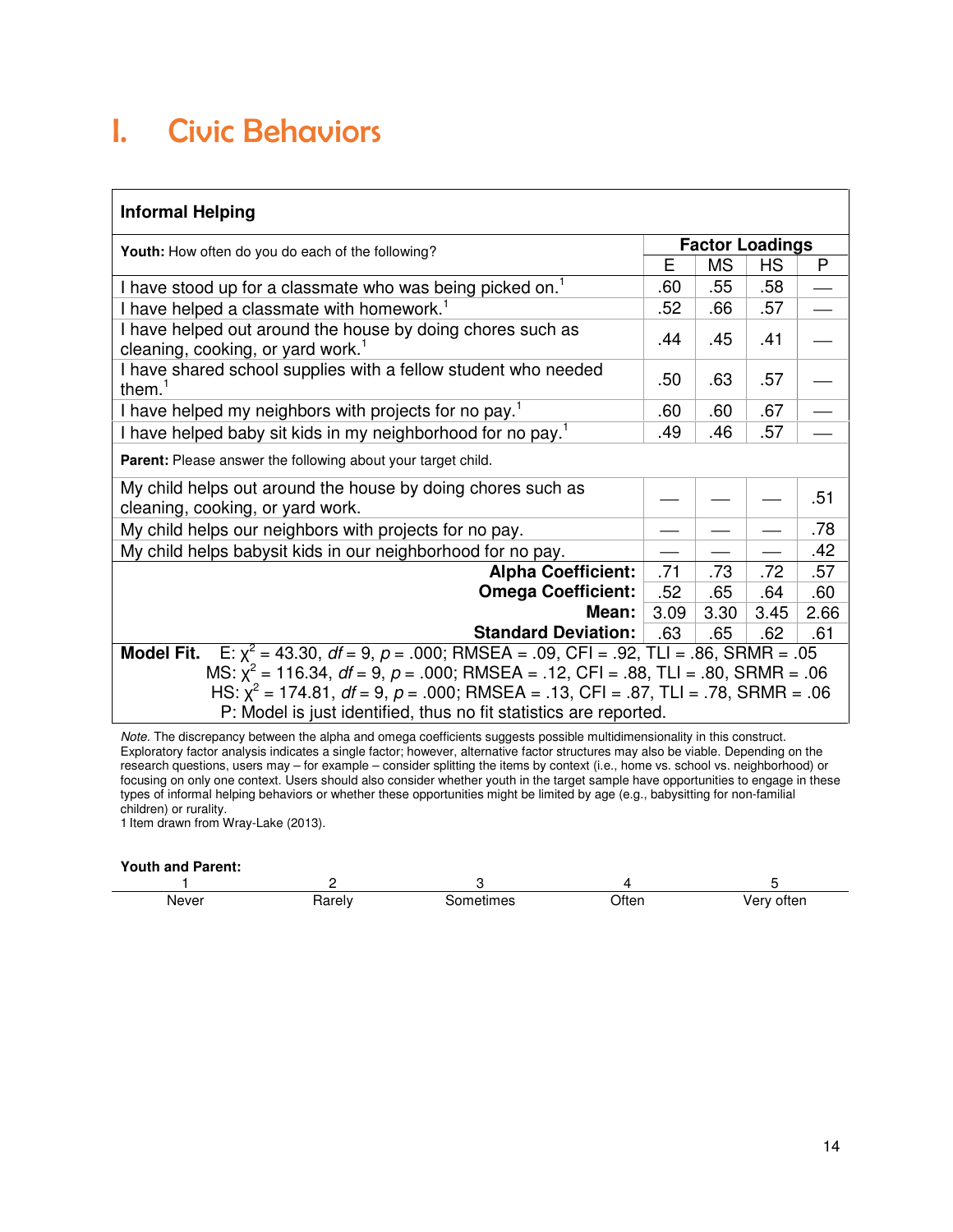| <b>News Consumption</b>                                                                                                                                                                |      |                        |           |      |
|----------------------------------------------------------------------------------------------------------------------------------------------------------------------------------------|------|------------------------|-----------|------|
| Youth:                                                                                                                                                                                 |      | <b>Factor Loadings</b> |           |      |
|                                                                                                                                                                                        | F    | <b>MS</b>              | <b>HS</b> | P    |
| In a typical week, how often do you access information about<br>politics and current events on TV, the radio, in the newspaper, or<br>on news websites?                                |      |                        |           |      |
| Parent:                                                                                                                                                                                |      |                        |           |      |
| In a typical week, how often does your child have access to<br>information about politics and current events? For example: on<br>TV, the radio, in the newspaper, or on news websites. |      |                        |           |      |
| Mean:                                                                                                                                                                                  | 3.28 | 3.07                   | 3.18      | 3.16 |
| <b>Standard Deviation:</b>                                                                                                                                                             | 1.42 | 1.32                   | 1.29      | 1.11 |

| Never | .<br>iarely | ∖tımes | Dften | often |
|-------|-------------|--------|-------|-------|

| <b>Political Engagement</b>                                                                                                                                                                             |                          |                        |           |
|---------------------------------------------------------------------------------------------------------------------------------------------------------------------------------------------------------|--------------------------|------------------------|-----------|
| <b>Youth:</b> Have you ever done or plan to do the following?                                                                                                                                           |                          | <b>Factor Loadings</b> |           |
|                                                                                                                                                                                                         | F                        | <b>MS</b>              | <b>HS</b> |
| Attend community meetings about an issue that affects people where I<br>live.                                                                                                                           |                          | .74                    | .70       |
| Volunteer to campaign for a political candidate.                                                                                                                                                        |                          | .71                    | .76       |
| Contact politicians, governments, or authorities about issues that are<br>important to me.                                                                                                              |                          | .76                    | .86       |
| Participate in a rally or protest for a cause.                                                                                                                                                          |                          | .68                    | .67       |
| <b>Alpha Coefficient:</b>                                                                                                                                                                               | $\overline{\phantom{0}}$ | .83                    | .84       |
| <b>Omega Coefficient:</b>                                                                                                                                                                               |                          | .79                    | .79       |
| Mean:                                                                                                                                                                                                   | $\overline{\phantom{0}}$ | 2.81                   | 2.77      |
| <b>Standard Deviation:</b>                                                                                                                                                                              |                          | .79                    | .82       |
| <b>Model Fit.</b> MS: $x^2 = 6.40$ , $df = 2$ , $p = .041$ ; RMSEA = .05, CFI = .99, TLI = .98, SRMR = .02<br>HS: $x^2 = 13.87$ , $df = 2$ , $p = .001$ ; RMSEA = .07, CFI = .99, TLI = .97, SRMR = .02 |                          |                        |           |

Note. Parents were not asked to report on young people's political behaviors as the response scale referred to intentions rather than actual behavior due to the age-graded nature of some political activities. These items were written for this study but represent fairly standard items across studies. For example, similar items are found in Flanagan, Syvertsen, and Stout (2007) and in Keeter, Zukin, Adolina, and Jenkins (2002).

| ' wouldn't do this | probably         | am unsure | probably     | will do this or have |
|--------------------|------------------|-----------|--------------|----------------------|
|                    | wouldn't do this |           | will do this | already done this    |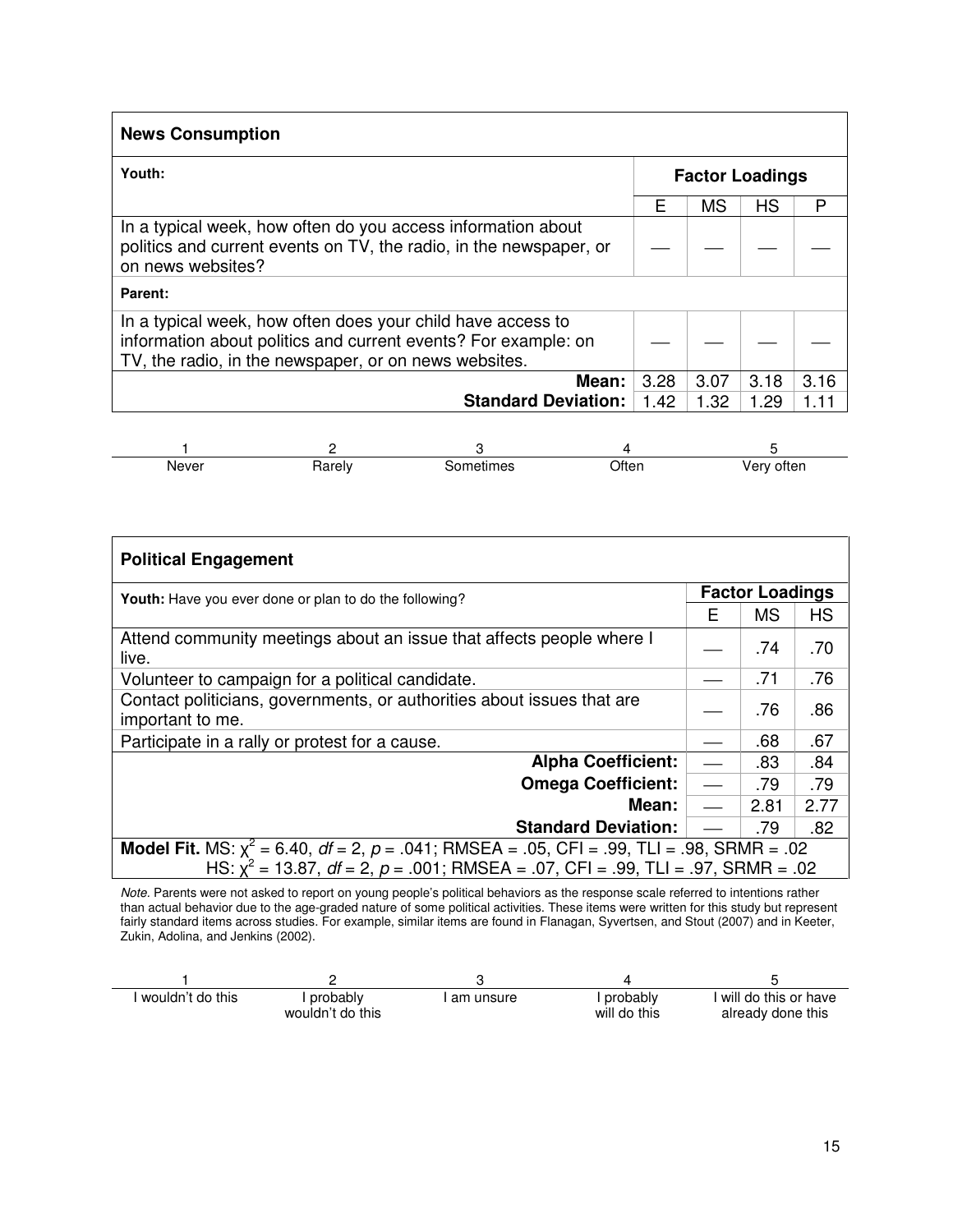| Volunteering                                                                                                                                                                                                                        |      |           |                        |      |
|-------------------------------------------------------------------------------------------------------------------------------------------------------------------------------------------------------------------------------------|------|-----------|------------------------|------|
| Youth:                                                                                                                                                                                                                              |      |           | <b>Factor Loadings</b> |      |
|                                                                                                                                                                                                                                     | Е    | <b>MS</b> | <b>HS</b>              | P    |
| In a typical month, about how many hours do you spend<br>VOLUNTEERING (not part of a class project, graduation<br>requirement, or court-ordered requirement) to help other people or<br>to help make your community a better place? |      |           |                        |      |
| Parent:                                                                                                                                                                                                                             |      |           |                        |      |
| In a typical MONTH, about how many hours does your target child<br>spend volunteering to help other people or to help make your<br>community a better place?                                                                        |      |           |                        |      |
| Mean:                                                                                                                                                                                                                               | 2.60 | 2.55      | 2.78                   | 2.71 |
| <b>Standard Deviation:</b>                                                                                                                                                                                                          | 2.71 | 2.61      | 3.39                   | 1.65 |
| <b>Youth and Parent:</b><br>$\overline{A}$<br>-1                                                                                                                                                                                    |      |           |                        |      |

| hours | hour | hours<br>__ | hours | hours | more<br>hours<br>.<br>n |
|-------|------|-------------|-------|-------|-------------------------|

| <b>Family Volunteering</b>                                                                                                                                                                                                         |                           |
|------------------------------------------------------------------------------------------------------------------------------------------------------------------------------------------------------------------------------------|---------------------------|
| Parent:                                                                                                                                                                                                                            | <b>Factor</b><br>Loadings |
| In a typical MONTH, about how many hours do two or more members of your<br>immediate family spend volunteering to help other people in your community<br>through a school, church, or synagogue, or some other place? <sup>1</sup> |                           |
| Mean:                                                                                                                                                                                                                              | 2.99                      |
| <b>Standard Deviation:</b>                                                                                                                                                                                                         | 1.76                      |

1 Item adopted from Syvertsen, Roehlkepartain, and Scales (2011).

| holirs | hour<br>___ | hour<br>. | ำours | hours<br>___ | hours<br>5-<br>$\cdot$ |
|--------|-------------|-----------|-------|--------------|------------------------|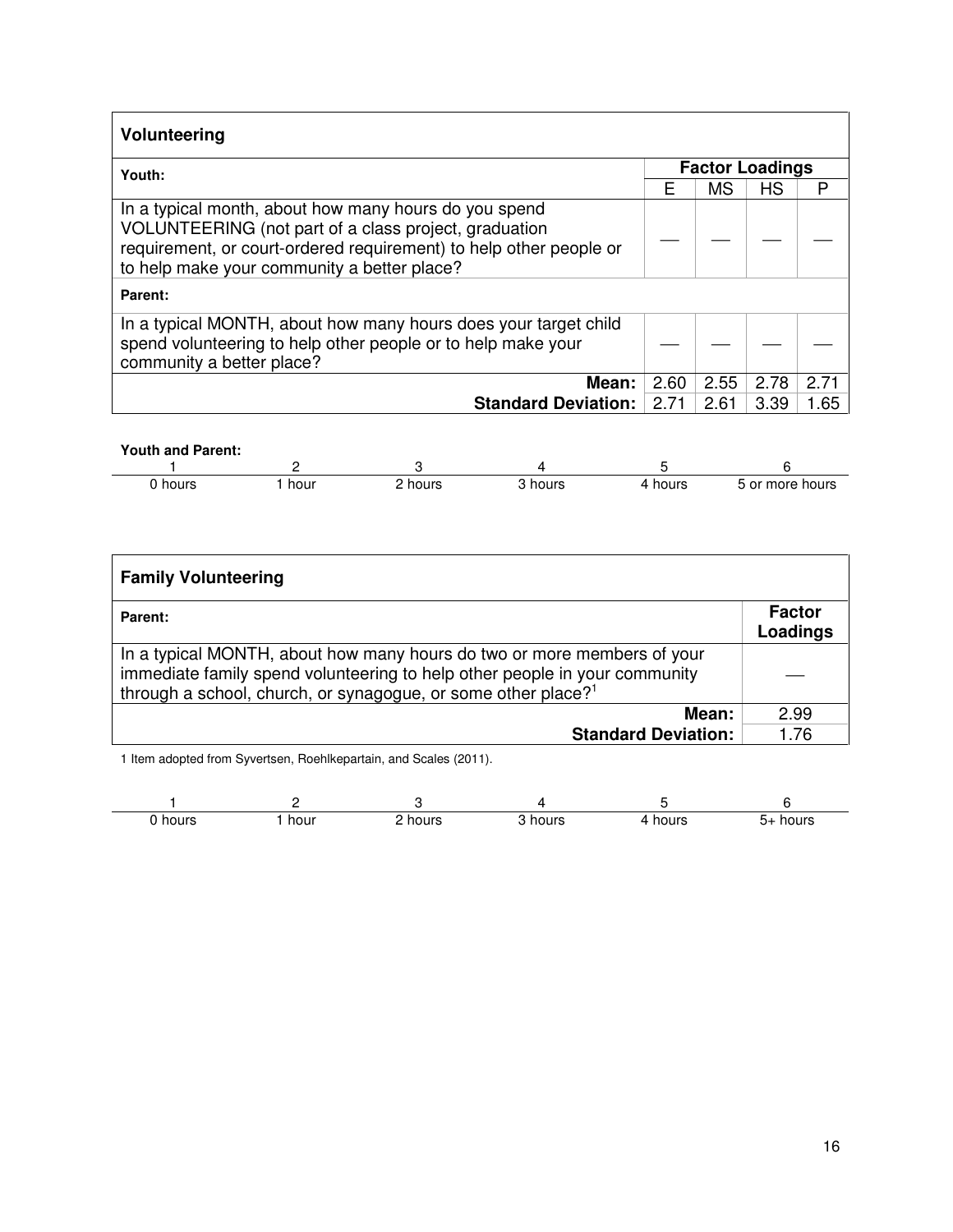| Voting                                                 |      |                        |           |
|--------------------------------------------------------|------|------------------------|-----------|
| Youth: Have you ever done or plan to do the following? |      | <b>Factor Loadings</b> |           |
|                                                        | F    | <b>MS</b>              | <b>HS</b> |
| Vote in national elections.                            |      |                        |           |
| Mean:                                                  | 3.46 | 3.56                   | 3.77      |
| <b>Standard Deviation:</b>                             | 1.15 | 1.21                   | 1.13      |
|                                                        |      |                        |           |
|                                                        |      |                        |           |

| wouldn't do this | probably         | I am unsure | probably     | I will do this or have |
|------------------|------------------|-------------|--------------|------------------------|
|                  | wouldn't do this |             | will do this | already done this      |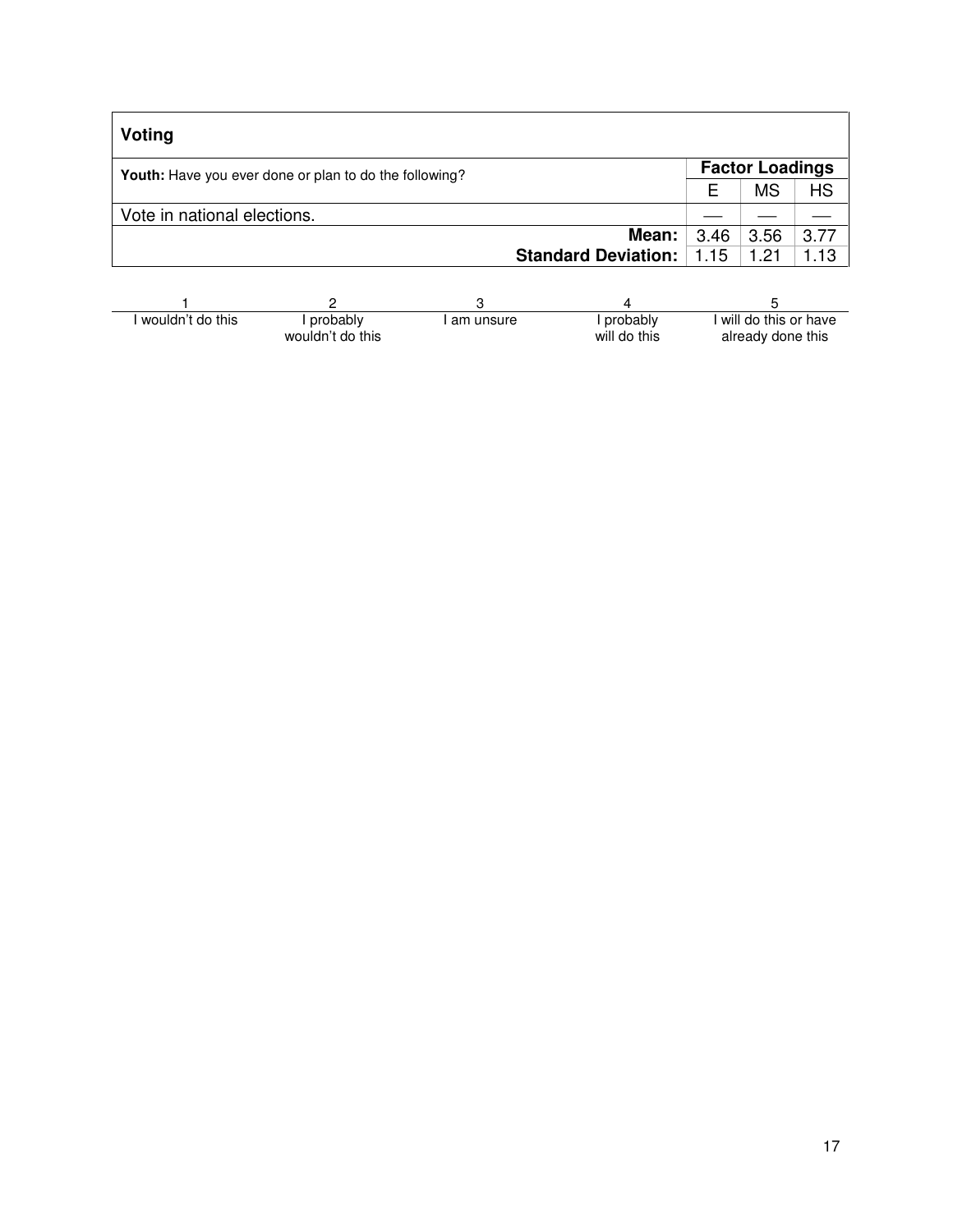## J. Civic Skills

| <b>Critical Information Analysis</b>                                                                                               |                        |      |           |  |
|------------------------------------------------------------------------------------------------------------------------------------|------------------------|------|-----------|--|
| <b>Youth:</b> How much are the following like you?                                                                                 | <b>Factor Loadings</b> |      |           |  |
|                                                                                                                                    | Е                      | MS   | <b>HS</b> |  |
| I listen to people talk about politics even when I know that I already<br>disagree with them. $1$                                  |                        | .56  | .71       |  |
| When I see or read a news story about an issue, I try to figure out if<br>they're just telling one side of the story. <sup>1</sup> |                        | .82  | .86       |  |
| When I hear about politics, I try to figure out what is REALLY going on. <sup>1</sup>                                              |                        | .77  | .84       |  |
| <b>Alpha Coefficient:</b>                                                                                                          |                        | .79  | .85       |  |
| <b>Omega Coefficient:</b>                                                                                                          |                        | .80  | .86       |  |
| Mean:                                                                                                                              |                        | 2.65 | 2.92      |  |
| <b>Standard Deviation:</b>                                                                                                         |                        | .91  | 1.01      |  |
| Model Fit. Models are just identified, thus no fit statistics are reported.                                                        |                        |      |           |  |

1 Item adopted from Flanagan, Syvertsen, and Stout (2007).

| Not at all | little  | Somewhat | A lot   | Very much |
|------------|---------|----------|---------|-----------|
| like me    | like me | like me  | like me | like me   |

| <b>Participation Skills</b>                                                                                             |                        |      |      |  |
|-------------------------------------------------------------------------------------------------------------------------|------------------------|------|------|--|
| Youth: Below is a list of skills. Rate how well you can do each skill.                                                  | <b>Factor Loadings</b> |      |      |  |
|                                                                                                                         | F                      | ΜS   | HS   |  |
| Create a plan to address a problem.                                                                                     | .51                    | .69  | .72  |  |
| Get other people to care about a problem. <sup>1</sup>                                                                  | .64                    | .70  | .70  |  |
| Express my views to others in-person or in writing. <sup>1</sup>                                                        | .57                    | .77  | .75  |  |
| Contact someone in a leadership position about a problem. <sup>1</sup>                                                  | .59                    | .67  | .70  |  |
| Listen to conflicting viewpoints and identify where they agree and<br>disagree.                                         | .67                    | .72  | .77  |  |
| Summarize what another person said to make sure I understood. <sup>1</sup>                                              | .53                    | .70  | .78  |  |
| <b>Alpha Coefficient:</b>                                                                                               | .79                    | .89  | .90  |  |
| <b>Omega Coefficient:</b>                                                                                               | .72                    | .84  | .84  |  |
| Mean:                                                                                                                   | 3.47                   | 3.57 | 3.86 |  |
| <b>Standard Deviation:</b>                                                                                              | .62                    | .68  | .66  |  |
| <b>Model Fit.</b><br>E: $\chi^2$ = 15.07, <i>df</i> = 9, <i>p</i> = .089; RMSEA = .04, CFI = .99, TLI = .97, SRMR = .03 |                        |      |      |  |
| MS: $\chi^2$ = 21.73, df = 9, p = .010; RMSEA = .04, CFI = .99, TLI = .98, SRMR = .02                                   |                        |      |      |  |
| HS: $x^2 = 42.88$ , $df = 9$ , $p = .000$ ; RMSEA = .06, CFI = .98, TLI = .97, SRMR = .02                               |                        |      |      |  |

1 Item adapted from Kahne, Middaugh, and Schutjer-Mance (2005) and Keeter, Zukin, Andolina, and Jenkins (2002). Flanagan, Syvertsen, and Stout (2007) originally framed these items in response to a short vignette about a community problem.

| definitely can't | A probably can't | I am unsure if I can | probably can | definitely can |
|------------------|------------------|----------------------|--------------|----------------|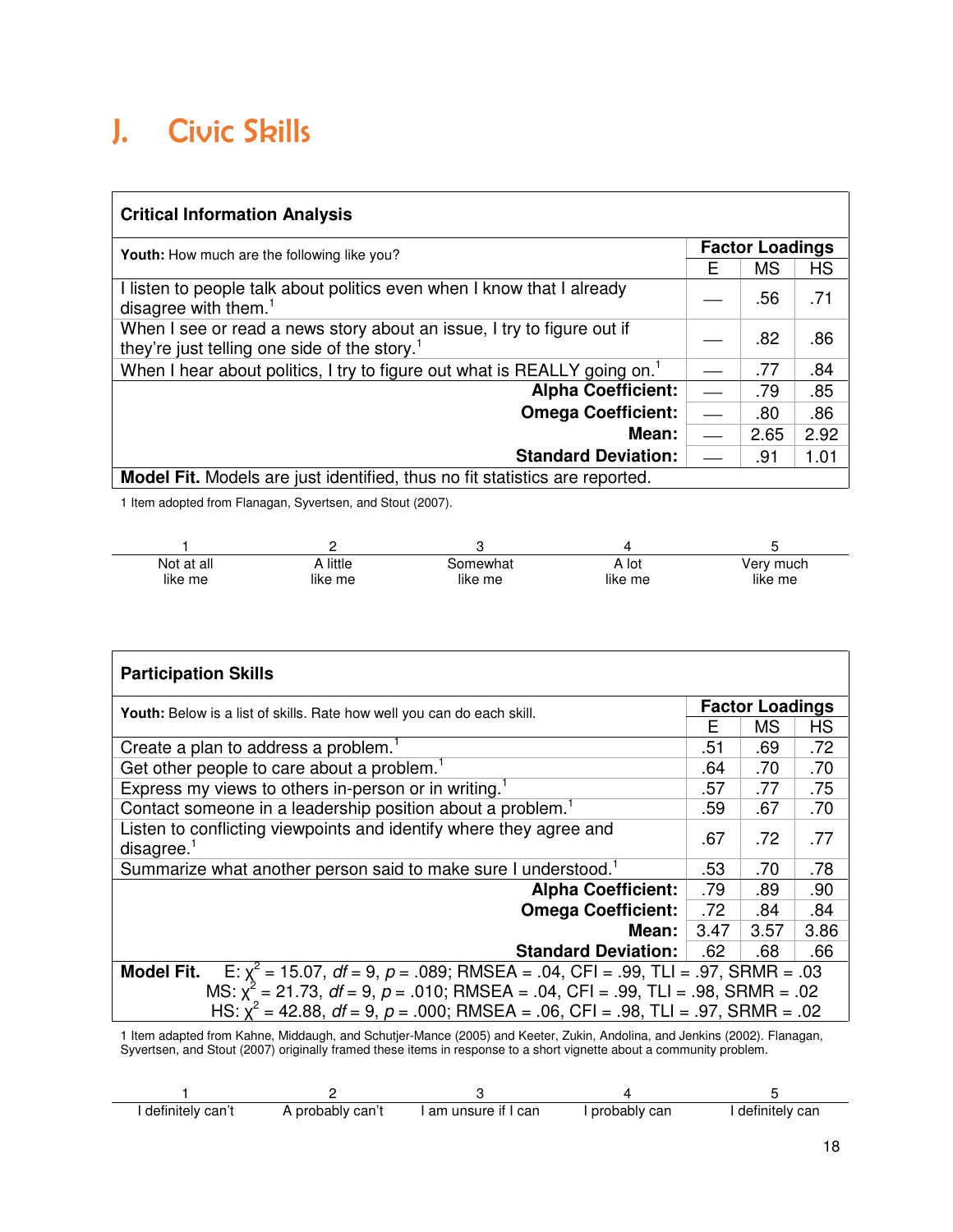### K. Civic Socialization

#### **Civic Modeling – Parents Youth:** How often do your parents do the following? **Factor Loadings**<br> **Factor Loadings**<br> **F** | MS | HS  $MS$ My parents vote in elections. **Example 20 in the Contract of Contract 20 and 20 in the Contract 20 in the Contract 20 in the Contract 20 in the Contract 20 in the Contract 20 in the Contract 20 in the Contract 20 in the Co** My parents follow news about politics and current events. **.56** .54 .61 My parents are active in improving our neighborhood.  $\vert$  .64  $\vert$  .77  $\vert$  .75 My parents volunteer in our community. My parents volunteer in our community. My parents take actions to protect the environment. *(Examples: recycling,*  $\vert$  \_\_  $\vert$  .55  $\vert$  .56 .56 My parents take action when they see others being treated unfairly.  $\Box$   $\Box$  .59  $\Box$  .54 **Alpha Coefficient:** 68 .81 .80 **Omega Coefficient:** 63 .71 .65 **Mean:**  $3.11$   $3.24$   $3.06$ **Standard Deviation:** .71 .73 .73 **Model Fit.**  $E: \chi^2$  $= 20.43, df = 2, p = .000; RMSEA = .13, CFI = .91, TLI = .72, SRMR = .06$ MS:  $\chi^2$  = 77.70, df = 9, p = .000; RMSEA = .10, CFI = .91, TLI = .85, SRMR = .07 HS:  $\chi^2$  = 235.53, *df* = 9, *p* = .000; RMSEA = .15, CFI = .82, TLI = .70, SRMR = .09

Note. The discrepancy between the alpha and omega coefficients suggests possible multidimensionality in this construct. Exploratory factor analysis indicates a single factor; however, alternative factor structures may also be viable. Depending on the research questions, users may consider dividing the more politically-focused (Items 1-2) and the more community-focused (Items 3-6) civic modeling items into separate measures.

| Never | - - - | neumes | )fter       | ---- |
|-------|-------|--------|-------------|------|
| _____ |       | ___    | - - - - - - | пен  |

| <b>Civic Modeling - Teachers</b>                                                   |   |                        |      |
|------------------------------------------------------------------------------------|---|------------------------|------|
| <b>Youth:</b> How often do your teachers or classes do the following?              |   | <b>Factor Loadings</b> |      |
|                                                                                    | F | <b>MS</b>              | HS   |
| My teachers volunteer in the community.                                            |   |                        | .62  |
| My teachers take actions to protect the environment.                               |   |                        | .70  |
| My teachers take action when they see others being treated unfairly.               |   |                        | .60  |
|                                                                                    |   |                        |      |
| <b>Alpha Coefficient:</b>                                                          |   |                        | .68  |
| <b>Omega Coefficient:</b>                                                          |   |                        | .68  |
| <b>Mean:</b>                                                                       |   |                        | 3.17 |
| <b>Standard Deviation:</b>                                                         |   |                        | .58  |
| <b>Model Fit.</b> Models are just identified, thus no fit statistics are reported. |   |                        |      |
|                                                                                    |   |                        |      |
|                                                                                    |   |                        |      |

 $1$  2 3 4 5 Never Rarely Sometimes Often Very often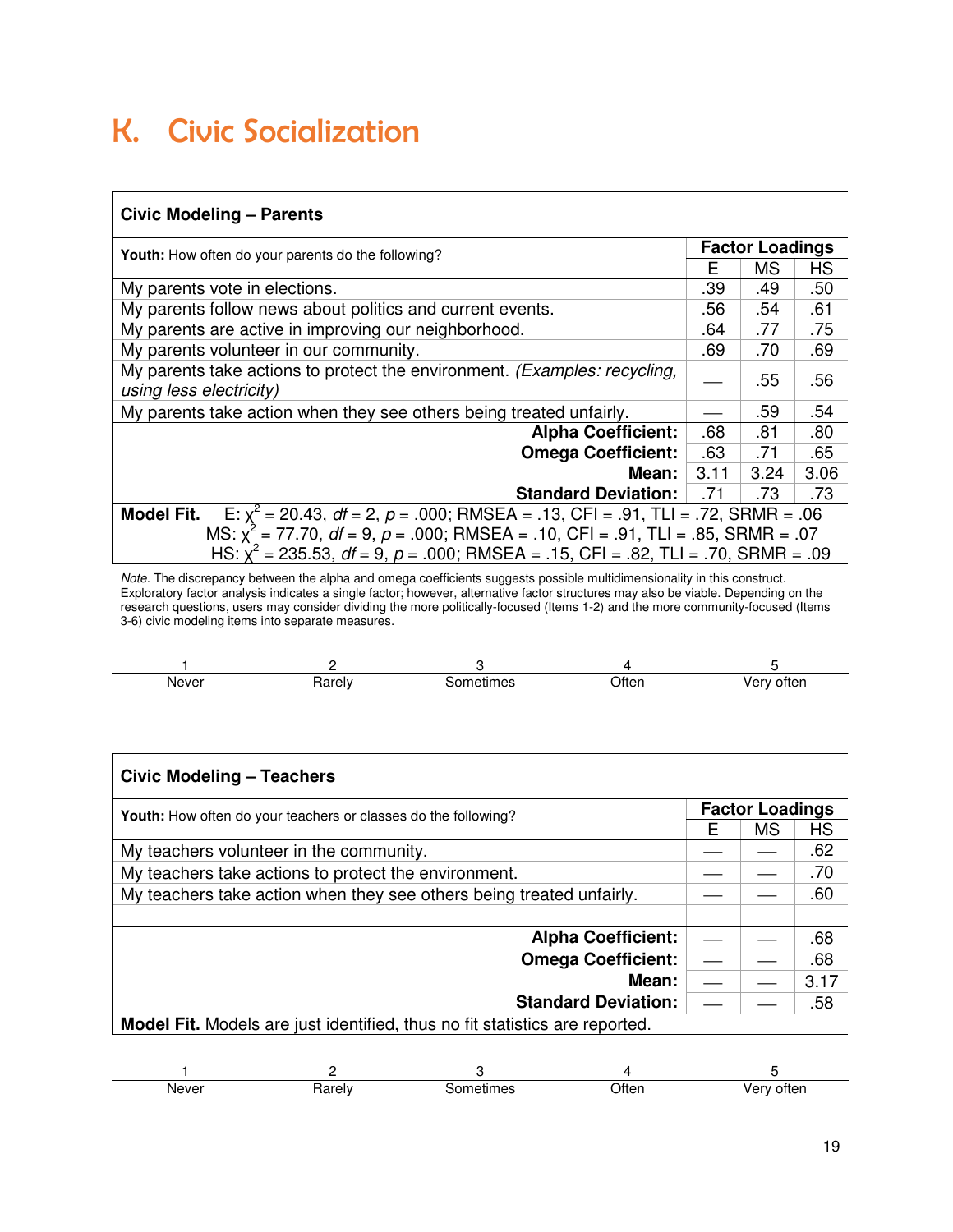| Civic Modeling - Friends                                                    |   |                        |           |
|-----------------------------------------------------------------------------|---|------------------------|-----------|
| <b>Youth:</b> How often do your friends do the following?                   |   | <b>Factor Loadings</b> |           |
|                                                                             | Е | <b>MS</b>              | <b>HS</b> |
| My friends volunteer in the community.                                      |   | .68                    | .70       |
| My friends take actions to protect the environment.                         |   | .85                    | .80       |
| My friends take action when they see others being treated unfairly.         |   | .54                    | .60       |
| <b>Alpha Coefficient:</b>                                                   |   | .74                    | .73       |
| <b>Omega Coefficient:</b>                                                   |   | .75                    | .74       |
| Mean:                                                                       |   | 3.10                   | 3.06      |
| <b>Standard Deviation:</b>                                                  |   | .73                    | .68       |
| Model Fit. Models are just identified, thus no fit statistics are reported. |   |                        |           |

| Never | ำrelv<br>naie | netımes<br>n۳<br>. | วften | otten<br>.<br>__ |
|-------|---------------|--------------------|-------|------------------|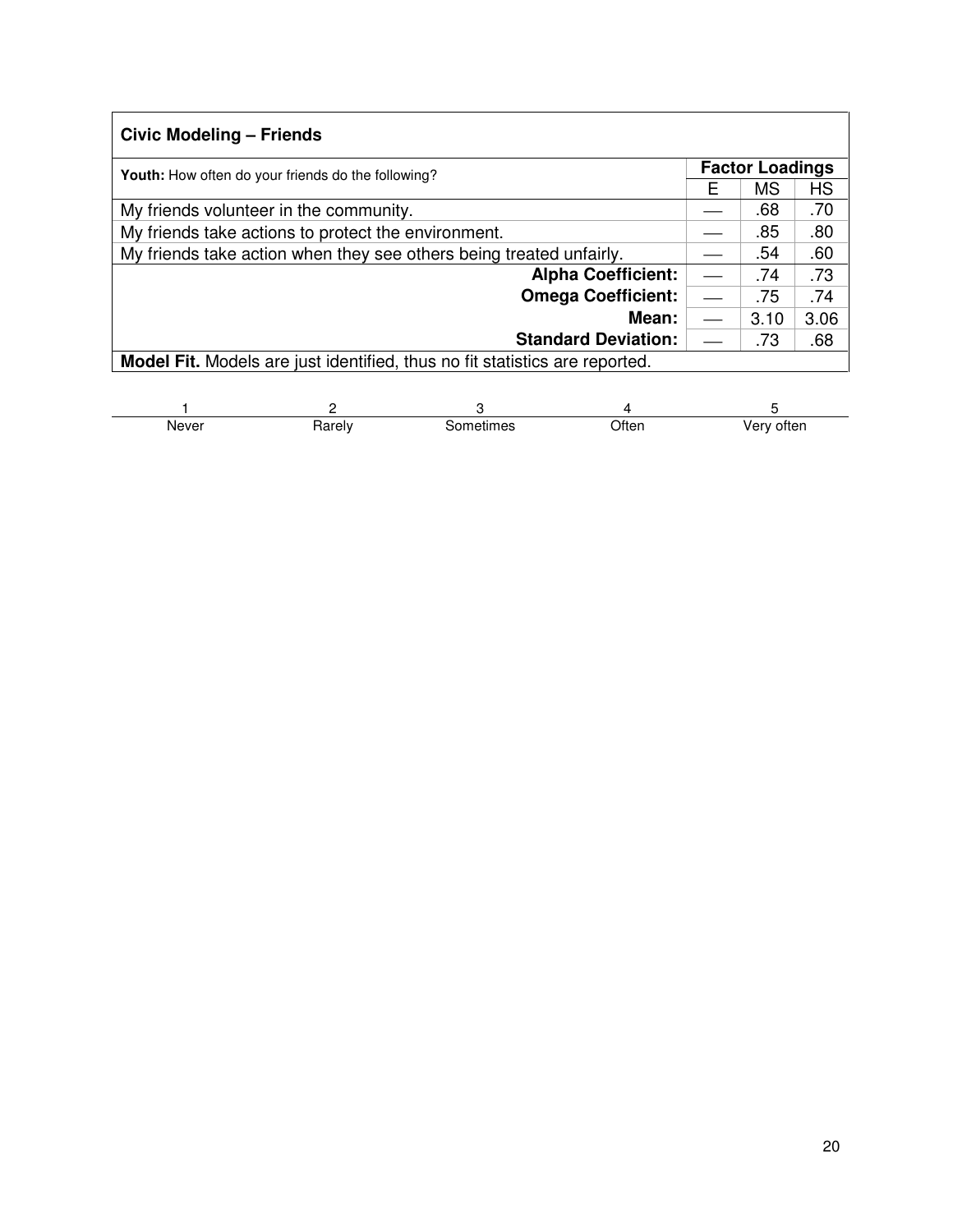| <b>Sociopolitical Discussions - Parents</b>                                        |      |                        |           |
|------------------------------------------------------------------------------------|------|------------------------|-----------|
| <b>Youth:</b> How often does your family do the following?                         |      | <b>Factor Loadings</b> |           |
|                                                                                    | Е    | <b>MS</b>              | <b>HS</b> |
| In my family, we talk about politics and current events.                           | .51  | .68                    | .71       |
| In my family, we talk about times when people are treated unfairly.                | .48  | .72                    | .83       |
| In my family, we talk about problems facing our community. <sup>1</sup>            | .76  | .82                    | .88       |
| <b>Alpha Coefficient:</b>                                                          | .65  | .81                    | .85       |
| <b>Omega Coefficient:</b>                                                          | .66  | .81                    | .86       |
| Mean:                                                                              | 3.06 | 2.78                   | 2.86      |
| <b>Standard Deviation:</b>                                                         | .66  | .56                    | .91       |
| <b>Model Fit.</b> Models are just identified, thus no fit statistics are reported. |      |                        |           |

1 Item adapted from Kahne, Middaugh, and Schutjer-Mance (2005).

| Never | karely | netımes<br>. SOM | Often | ∨ery often |
|-------|--------|------------------|-------|------------|

| <b>Sociopolitical Discussions - Teachers</b>                                |      |                        |      |  |  |
|-----------------------------------------------------------------------------|------|------------------------|------|--|--|
| Youth: How often do you do the following?                                   |      | <b>Factor Loadings</b> |      |  |  |
|                                                                             |      | <b>MS</b>              | HS   |  |  |
| In my classes, we talk about politics and current events. <sup>1</sup>      | .53  | .61                    | .52  |  |  |
| In my classes, we talk about times when people are treated unfairly.        |      | .75                    | .57  |  |  |
| In my classes, we talk about problems facing our community. <sup>1</sup>    | .57  | .81                    | .85  |  |  |
| <b>Alpha Coefficient:</b>                                                   |      | .77                    | .68  |  |  |
| <b>Omega Coefficient:</b>                                                   | .66  | .77                    | .69  |  |  |
| Mean:                                                                       | 3.08 | 2.85                   | 3.10 |  |  |
| <b>Standard Deviation:</b>                                                  | .63  | .57                    | .20  |  |  |
| Model Fit. Models are just identified, thus no fit statistics are reported. |      |                        |      |  |  |

1 Item adapted from Kahne, Middaugh, and Schutjer-Mance (2005).

| Never<br>. | .<br>, , , , , , | .nr<br>neumes | Otten | otten<br>1 V<br>$\sim$ |
|------------|------------------|---------------|-------|------------------------|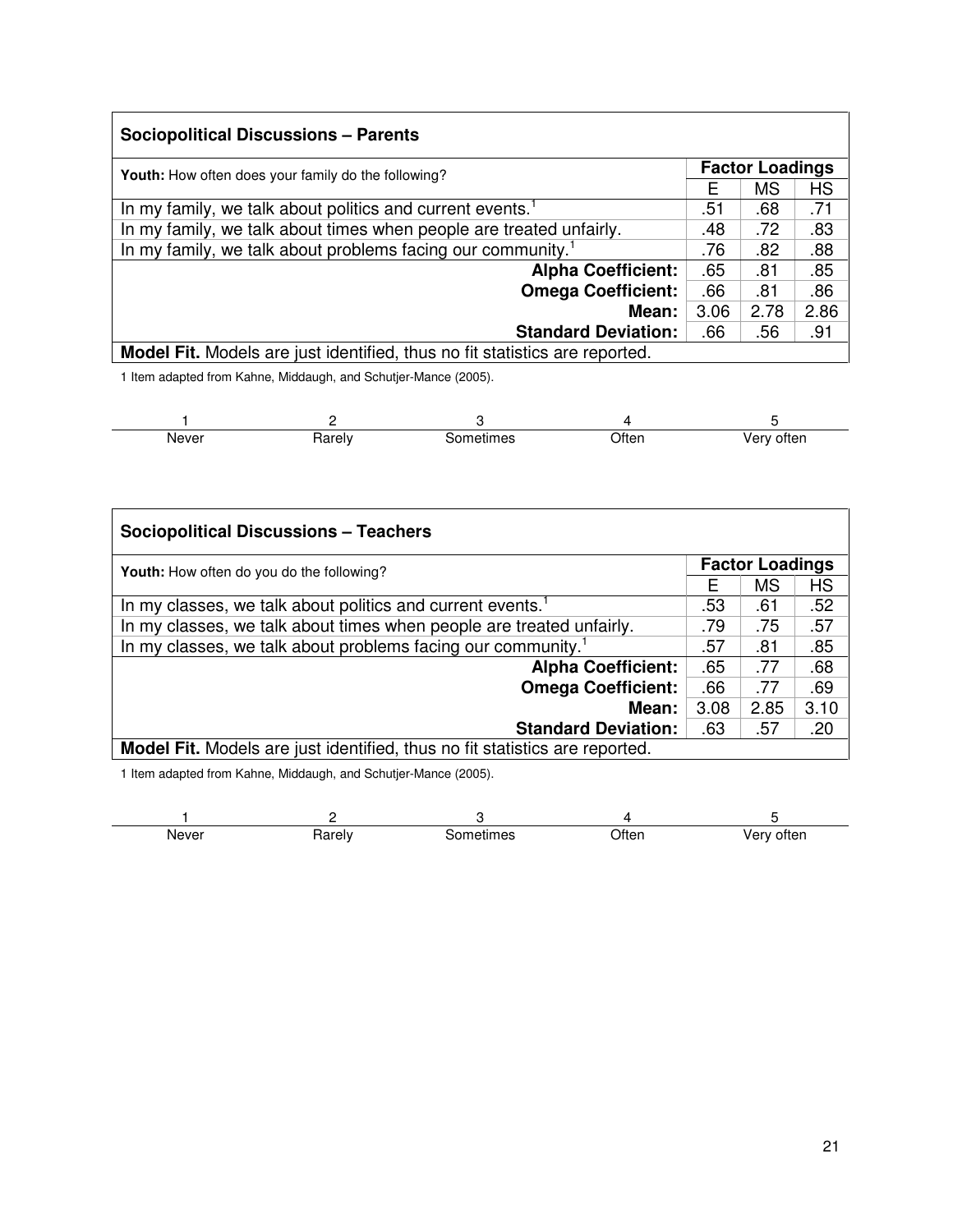| <b>Sociopolitical Discussions - Friends</b>                                 |                        |           |      |  |
|-----------------------------------------------------------------------------|------------------------|-----------|------|--|
| <b>Youth:</b> How often do you do the following?                            | <b>Factor Loadings</b> |           |      |  |
|                                                                             |                        | <b>MS</b> | HS   |  |
| My friends and I talk about politics and current events. <sup>1</sup>       |                        | .67       | .67  |  |
| My friends and I talk about times when people are treated unfairly.         |                        | .71       | .70  |  |
| My friends and I talk about problems facing our community. <sup>1</sup>     |                        | .83       | .82  |  |
| <b>Alpha Coefficient:</b>                                                   |                        | .80       | .78  |  |
| <b>Omega Coefficient:</b>                                                   |                        | .80       | .79  |  |
| Mean:                                                                       |                        | 2.44      | 2.59 |  |
| <b>Standard Deviation:</b>                                                  |                        | .79       | .79  |  |
| Model Fit. Models are just identified, thus no fit statistics are reported. |                        |           |      |  |

1 Item adapted from Kahne, Middaugh, and Schutjer-Mance (2005).

| Never<br>_____ | اarely. | netımes<br>.r 11 | Often | often<br>۱an<br>1 W |
|----------------|---------|------------------|-------|---------------------|

| <b>Child Socialization of Parent Involvement</b>                                   |                           |
|------------------------------------------------------------------------------------|---------------------------|
| <b>Parent:</b> Please answer the following about your target child.                | <b>Factor</b><br>Loadings |
| My child inspires me to participate in the community. <sup>1</sup>                 | .87                       |
| My child makes me proud by participating in the community. <sup>1</sup>            | .87                       |
| My child encourages our family to get involved in activities that help others.     | .79                       |
| <b>Alpha Coefficient:</b>                                                          | .88                       |
| <b>Omega Coefficient:</b>                                                          | .88                       |
| <b>Mean:</b>                                                                       | 3.56                      |
| <b>Standard Deviation:</b>                                                         | .79                       |
| <b>Model Fit.</b> Models are just identified, thus no fit statistics are reported. |                           |
| 1 Item adopted from Wray-Lake (2013)                                               |                           |

1 Item adopted from Wray-Lake (2013).

| Strongly disagree | Disagree | Somewhat disagree<br>and somewhat | Agree | Strongly agree |
|-------------------|----------|-----------------------------------|-------|----------------|
|                   |          | agree                             |       |                |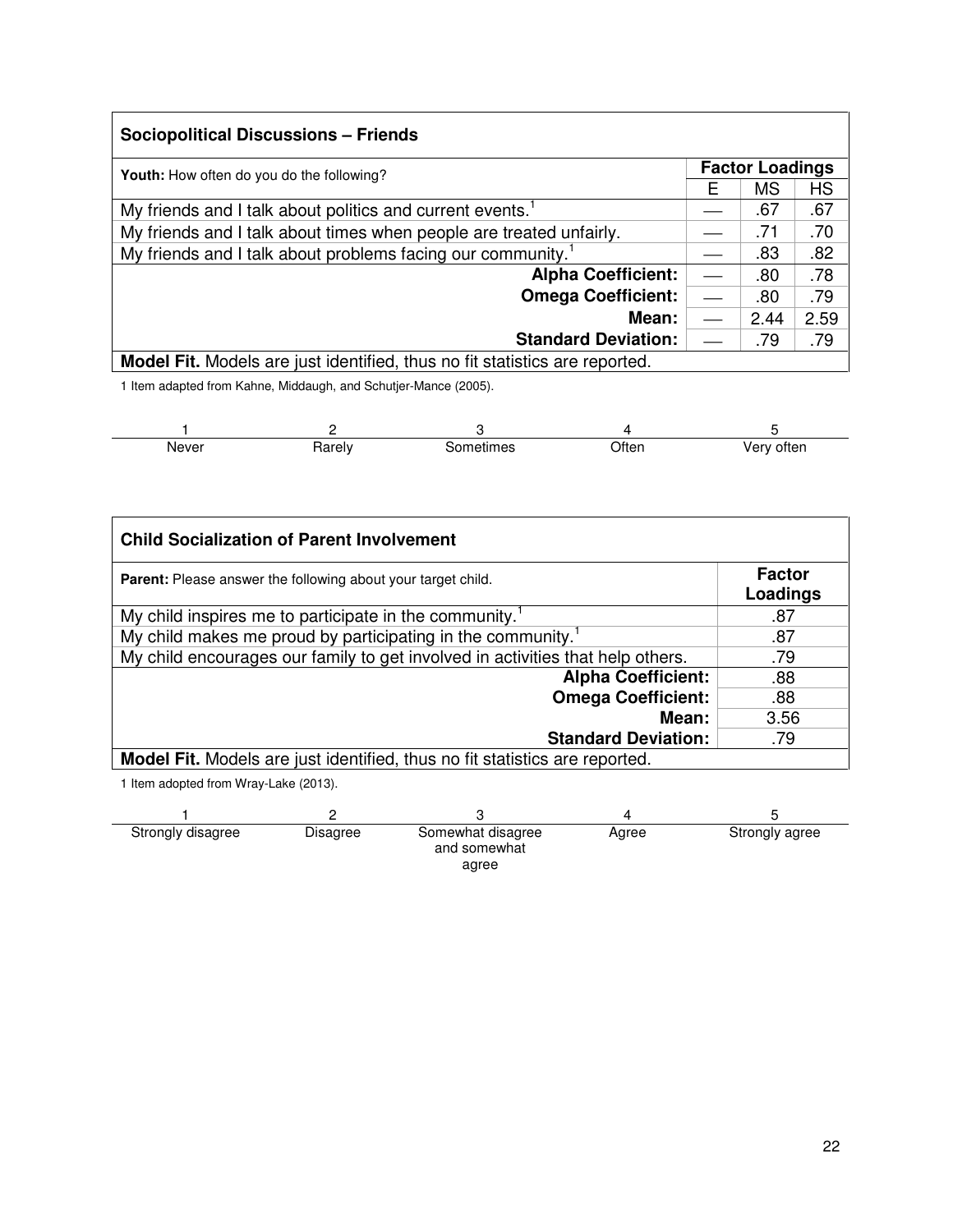# L. Character Strengths

### **Future-mindedness**

| <b>Youth:</b> How much are the following like you?                                      | <b>Factor Loadings</b> |           |           |      |  |
|-----------------------------------------------------------------------------------------|------------------------|-----------|-----------|------|--|
|                                                                                         | Е                      | <b>MS</b> | <b>HS</b> | P    |  |
| am hopeful about my future.                                                             | .85                    | .58       | .67       |      |  |
| When I make a decision, I consider the impact it will have on my<br>future.             | .53                    | .75       | .63       |      |  |
| I think about who I will be when I'm older.                                             | .55                    | .72       | .68       |      |  |
| Parent: Please answer the following about your target child.                            |                        |           |           |      |  |
| My child is hopeful about the future. <sup>1</sup>                                      |                        |           |           | .53  |  |
| When my child makes a decision, she considers the impact it will<br>have on her future. |                        |           |           | .65  |  |
| My child has plans for her future.                                                      |                        |           |           | .86  |  |
| <b>Alpha Coefficient:</b>                                                               | .71                    | .76       | .71       | .80  |  |
| <b>Omega Coefficient:</b>                                                               | .72                    | .76       | .71       | .81  |  |
| Mean:                                                                                   | 3.79                   | 3.89      | 4.11      | 3.74 |  |
| <b>Standard Deviation:</b>                                                              | .69                    | .73       | .62       | .77  |  |
| <b>Model Fit.</b> Models are just identified, thus no fit statistics are reported.      |                        |           |           |      |  |

1 Item adopted from Betts, Appleton, Reschly, Christenson, and Huebner (2010) for the youth survey, then adapted for the parent survey.

| Not at all     | A little      | Somewhat      | A lot         | Very much     |
|----------------|---------------|---------------|---------------|---------------|
| like me        | like me       | like me       | like me       | like me       |
| <b>Parent:</b> |               |               |               |               |
|                |               |               |               |               |
| Not at all     | A little      | Somewhat      | A lot         | Very much     |
| like my child  | like my child | like my child | like my child | like my child |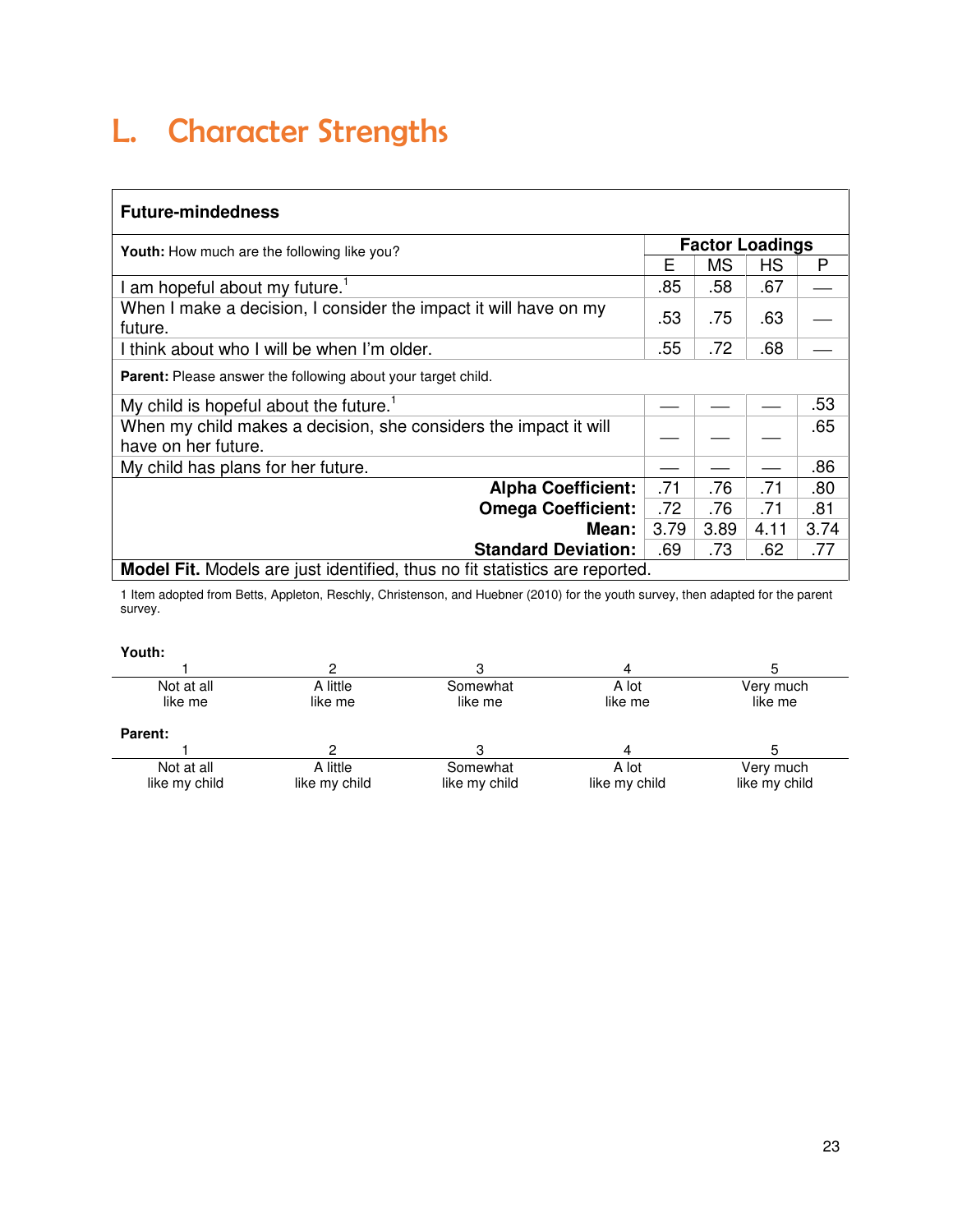| Gratitude                                                                           |                        |      |      |      |
|-------------------------------------------------------------------------------------|------------------------|------|------|------|
| <b>Youth:</b> How much are the following like you?                                  | <b>Factor Loadings</b> |      |      |      |
|                                                                                     |                        | MS   | HS   | P    |
| I feel thankful for everyday things. <sup>1</sup>                                   | .65                    | .68  | .70  |      |
| When good things happen to me, I think about the people who<br>helped me. $1$       | .76                    | .69  | .79  |      |
| I find it easy to thank people. <sup>1</sup>                                        | .67                    | .66  | .61  |      |
| Parent: Please answer the following about your target child.                        |                        |      |      |      |
| My child feels thankful for everyday things. <sup>1</sup>                           |                        |      |      | .77  |
| When good things happen to my child, she thinks about the people<br>who helped her. |                        |      |      | .81  |
| My child finds it easy to thank people. <sup>1</sup>                                |                        |      |      | .65  |
| <b>Alpha Coefficient:</b>                                                           | .77                    | .77  | .76  | .83  |
| <b>Omega Coefficient:</b>                                                           | .76                    | .76  | .76  | .83  |
| Mean:                                                                               | 3.94                   | 3.78 | 3.81 | 3.90 |
| <b>Standard Deviation:</b>                                                          | .71                    | .68  | .69  | .77  |
| Model Fit. Models are just identified, thus no fit statistics are reported.         |                        |      |      |      |

1 Item adopted from Lippman, Guzman, and Moore (2012) for the youth survey, then adapted for the parent survey.

| × | I<br>e e |  |
|---|----------|--|

| Youth:         |               |               |               |               |
|----------------|---------------|---------------|---------------|---------------|
|                |               |               |               |               |
| Not at all     | A little      | Somewhat      | A lot         | Very much     |
| like me        | like me       | like me       | like me       | like me       |
| <b>Parent:</b> |               |               |               |               |
|                |               |               | 4             |               |
| Not at all     | A little      | Somewhat      | A lot         | Very much     |
| like my child  | like my child | like my child | like my child | like my child |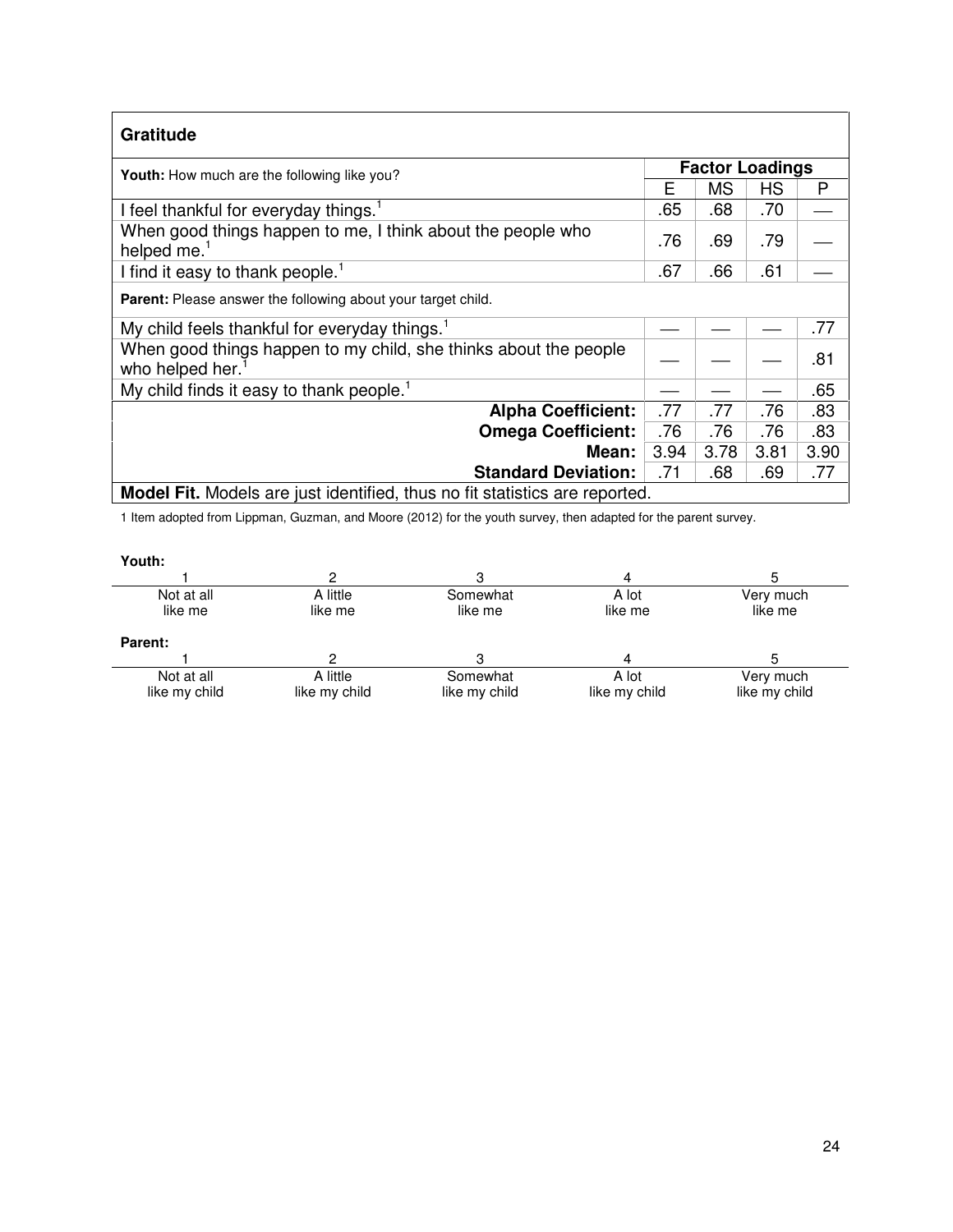| <b>Humility</b>                                                                  |   |                        |      |      |
|----------------------------------------------------------------------------------|---|------------------------|------|------|
| <b>Youth:</b> How much are the following like you?                               |   | <b>Factor Loadings</b> |      |      |
|                                                                                  | F | <b>MS</b>              | НS   | P    |
| I try not to draw attention to myself when I do something well.                  |   |                        |      |      |
| I'm uncomfortable bragging about what I've done or achieved.                     |   |                        |      |      |
| <b>Parent:</b> Please answer the following about your target child.              |   |                        |      |      |
| My child tries not to draw attention to herself when she does<br>something well. |   |                        |      |      |
| My child is uncomfortable bragging about what she's done or<br>achieved.         |   |                        |      |      |
| Mean:                                                                            |   | 3.23                   | 3.09 | 3.45 |
| <b>Standard Deviation:</b>                                                       |   | 1.10                   | 1.14 | 1.01 |
| <b>Correlation Coefficient:</b>                                                  |   | .42                    | .45  | .49  |
| Correlation Significance. All: $p < 001$ .                                       |   |                        |      |      |

Note. Original items developed for this study, based on the writings of Tangney (2000) and Templeton (1997). The original youth version of this scale included a third item: "I am better than most people." This item was reverse-scored. Due to a low factor loading, the item was dropped from the measure.

| Iτι<br>IJ |  |
|-----------|--|
|           |  |

|               |               | 4             |               |
|---------------|---------------|---------------|---------------|
| A little      | Somewhat      | A lot         | Very much     |
| like me       | like me       | like me       | like me       |
|               |               |               |               |
|               |               | 4             |               |
| A little      | Somewhat      | A lot         | Very much     |
| like my child | like my child | like my child | like my child |
|               |               |               |               |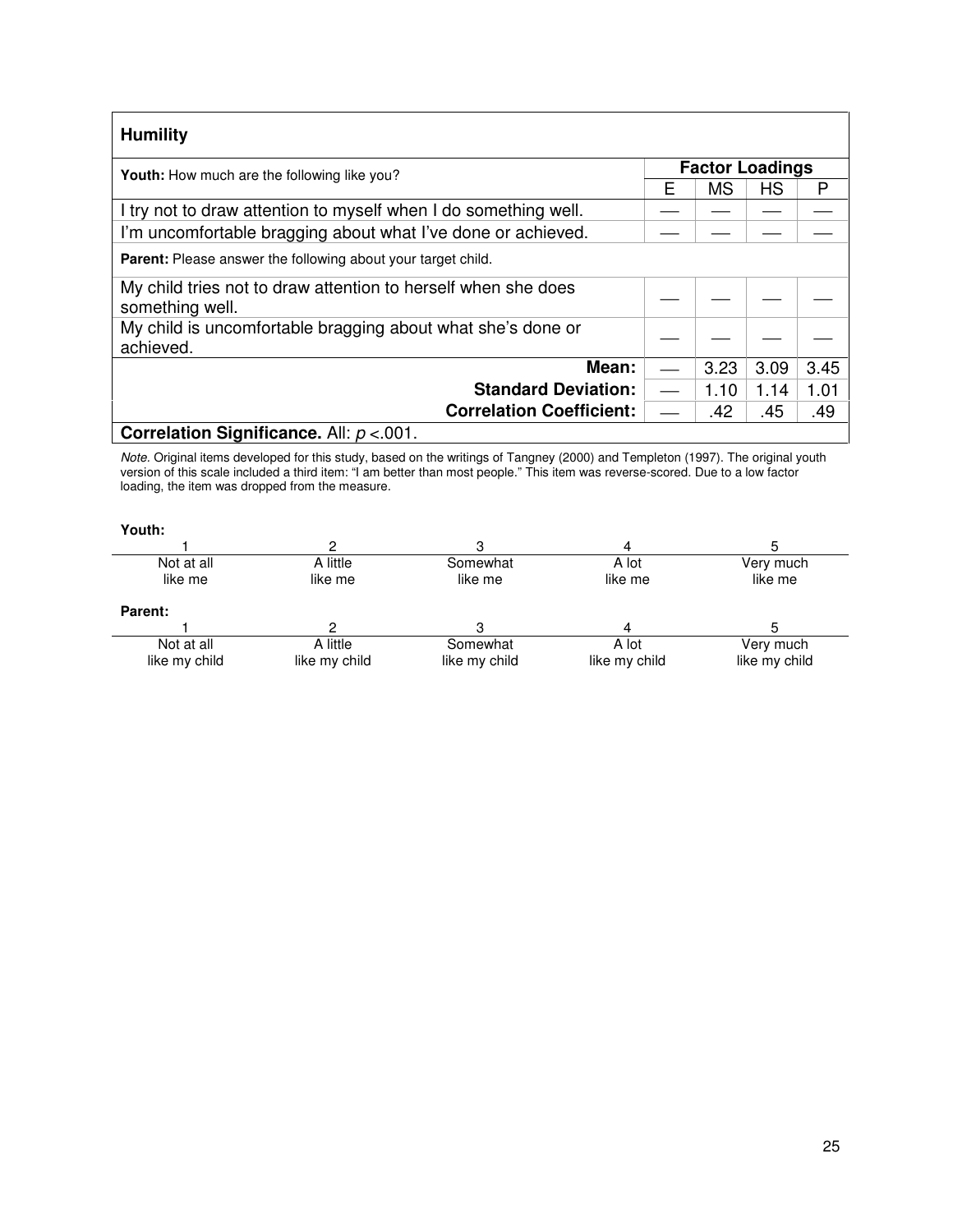| Leadership                                                                         |                        |           |      |      |
|------------------------------------------------------------------------------------|------------------------|-----------|------|------|
| <b>Youth:</b> How much are the following like you?                                 | <b>Factor Loadings</b> |           |      |      |
|                                                                                    | Е                      | <b>MS</b> | HS   | P    |
| am good at leading others to reach a goal.                                         | .78                    | .78       | .71  |      |
| My peers consider me to be a leader.                                               | .69                    | .77       | .85  |      |
| am usually the one who suggests activities to my friends. <sup>1</sup>             | .48                    | .64       | .54  |      |
| <b>Parent:</b> Please answer the following about your target child.                |                        |           |      |      |
| My child is good at leading others to reach a goal.                                |                        |           |      | .78  |
| My child's peers consider her to be a leader.                                      |                        |           |      | .84  |
| My child is usually the one who suggests activities to her friends. <sup>1</sup>   |                        |           |      | .65  |
| <b>Alpha Coefficient:</b>                                                          | .72                    | .80       | .78  | .82  |
| <b>Omega Coefficient:</b>                                                          | .73                    | .81       | .78  | .82  |
| Mean:                                                                              | 3.16                   | 3.19      | 3.29 | 3.41 |
| <b>Standard Deviation:</b>                                                         | .77                    | .44       | .74  | .84  |
| <b>Model Fit.</b> Models are just identified, thus no fit statistics are reported. |                        |           |      |      |

1 Item adapted from Rydell, Hagekull, and Bohlin (1997).

| Not at all    | A little      | Somewhat      | A lot         | Very much     |
|---------------|---------------|---------------|---------------|---------------|
| like me       | like me       | like me       | like me       | like me       |
| Parent:       |               |               |               |               |
|               |               |               |               |               |
| Not at all    | A little      | Somewhat      | A lot         | Very much     |
| like my child | like my child | like my child | like my child | like my child |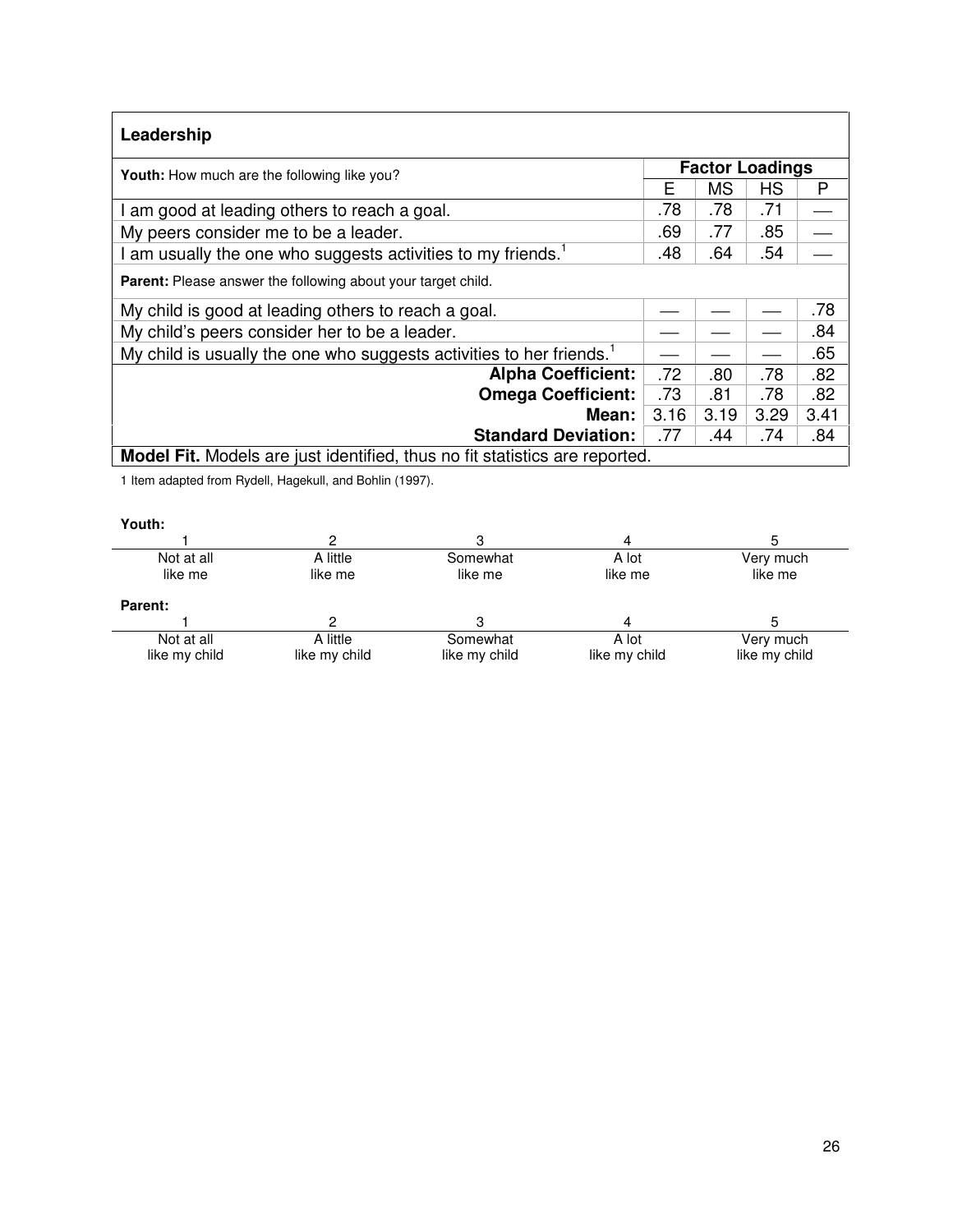| <b>Perseverance</b>                                                                                    |      |                        |      |      |  |
|--------------------------------------------------------------------------------------------------------|------|------------------------|------|------|--|
| <b>Youth:</b> How much do you disagree or agree with each statement?                                   |      | <b>Factor Loadings</b> |      |      |  |
|                                                                                                        | Е    | <b>MS</b>              | HS   | P    |  |
| When I get stuck on something I'm working on, I keep trying until I<br>figure it out.                  | .66  | .62                    | .58  |      |  |
| almost always finish things that I start. <sup>1</sup>                                                 | .79  | .63                    | .66  |      |  |
| am a hard worker.                                                                                      | .67  | .63                    | .71  |      |  |
| Parent: Please answer the following about your target child.                                           |      |                        |      |      |  |
| When my child gets stuck on something she is working on, she<br>keeps trying until she figures it out. |      |                        |      | .73  |  |
| My child almost always finishes things that she starts. <sup>1</sup>                                   |      |                        |      | .81  |  |
| My child is a hard worker.                                                                             |      |                        |      | .70  |  |
| <b>Alpha Coefficient:</b>                                                                              | .75  | .65                    | .69  | .80  |  |
| <b>Omega Coefficient:</b>                                                                              | .75  | .66                    | .69  | .81  |  |
| Mean:                                                                                                  | 3.83 | 3.96                   | 3.89 | 3.73 |  |
| <b>Standard Deviation:</b>                                                                             | .81  | .56                    | .56  | .75  |  |
| <b>Model Fit.</b> Models are just identified, thus no fit statistics are reported.                     |      |                        |      |      |  |

1 Item adapted from Duckworth, Peterson, Matthews, and Kelly (2007), then adapted for the parent survey.

| Youth:                      |                           |                                            |                        |                            |
|-----------------------------|---------------------------|--------------------------------------------|------------------------|----------------------------|
|                             | ◠                         |                                            | 4                      |                            |
| Strongly disagree           | <b>Disagree</b>           | Somewhat disagree<br>and somewhat<br>agree | Agree                  | Strongly agree             |
| <b>Parent:</b>              |                           |                                            |                        |                            |
|                             |                           |                                            | 4                      |                            |
| Not at all<br>like my child | A little<br>like my child | Somewhat<br>like my child                  | A lot<br>like my child | Very much<br>like my child |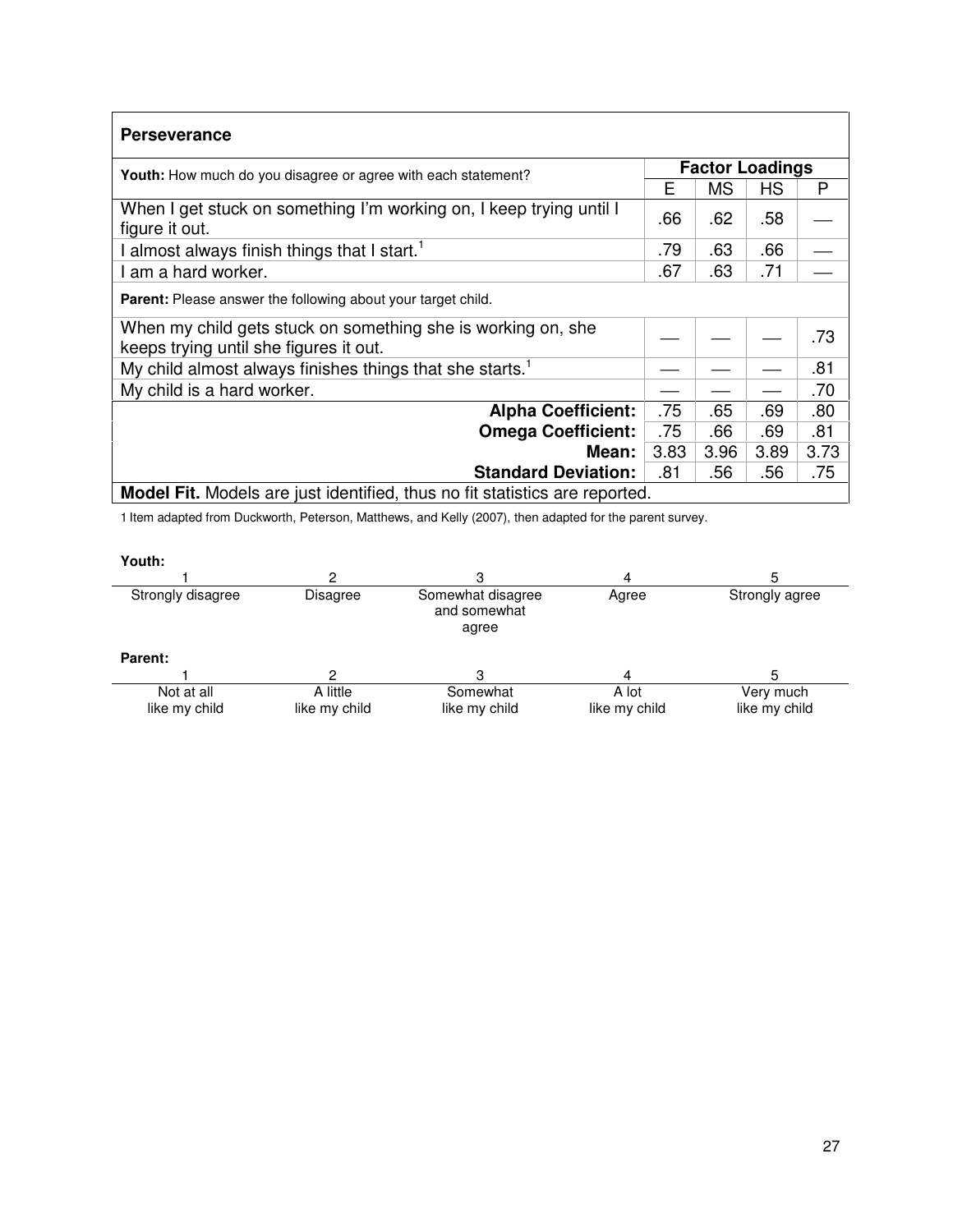| <b>Personal Responsibility</b>                                                 |      |           |                        |      |
|--------------------------------------------------------------------------------|------|-----------|------------------------|------|
| <b>Youth:</b> How much are the following like you?                             |      |           | <b>Factor Loadings</b> |      |
|                                                                                | Е    | <b>MS</b> | НS                     | P    |
| If I do something wrong, I take responsibility for my actions.                 | .67  | .77       | .70                    |      |
| When I say I'm going to do something, I do it.                                 | .43  | .68       | .65                    |      |
| I am responsible.                                                              | .58  | .61       | .72                    |      |
| <b>Parent:</b> Please answer the following about your target child.            |      |           |                        |      |
| If my child does something wrong, she takes responsibility for her<br>actions. |      |           |                        | .76  |
| When my child says she is going to do something, she does it.                  |      |           |                        | .68  |
| My child is responsible.                                                       |      |           |                        | .80  |
| <b>Alpha Coefficient:</b>                                                      | .61  | .76       | .76                    | .80  |
| <b>Omega Coefficient:</b>                                                      | .62  | .75       | .76                    | .80  |
| Mean:                                                                          | 3.64 | 3.68      | 3.84                   | 3.76 |
| <b>Standard Deviation:</b>                                                     | .60  | .69       | .65                    | .75  |
| Model Fit. Models are just identified, thus no fit statistics are reported.    |      |           |                        |      |

| outh: |  |  |
|-------|--|--|
|       |  |  |

| Youth:             |                  |                  |               |                   |
|--------------------|------------------|------------------|---------------|-------------------|
|                    |                  |                  |               |                   |
| Not at all like me | A little like me | Somewhat like me | A lot like me | Very much like me |
| <b>Parent:</b>     |                  |                  |               |                   |
|                    |                  |                  |               |                   |
| Not at all         | A little         | Somewhat         | A lot         | Very much         |
| like my child      | like my child    | like my child    | like my child | like my child     |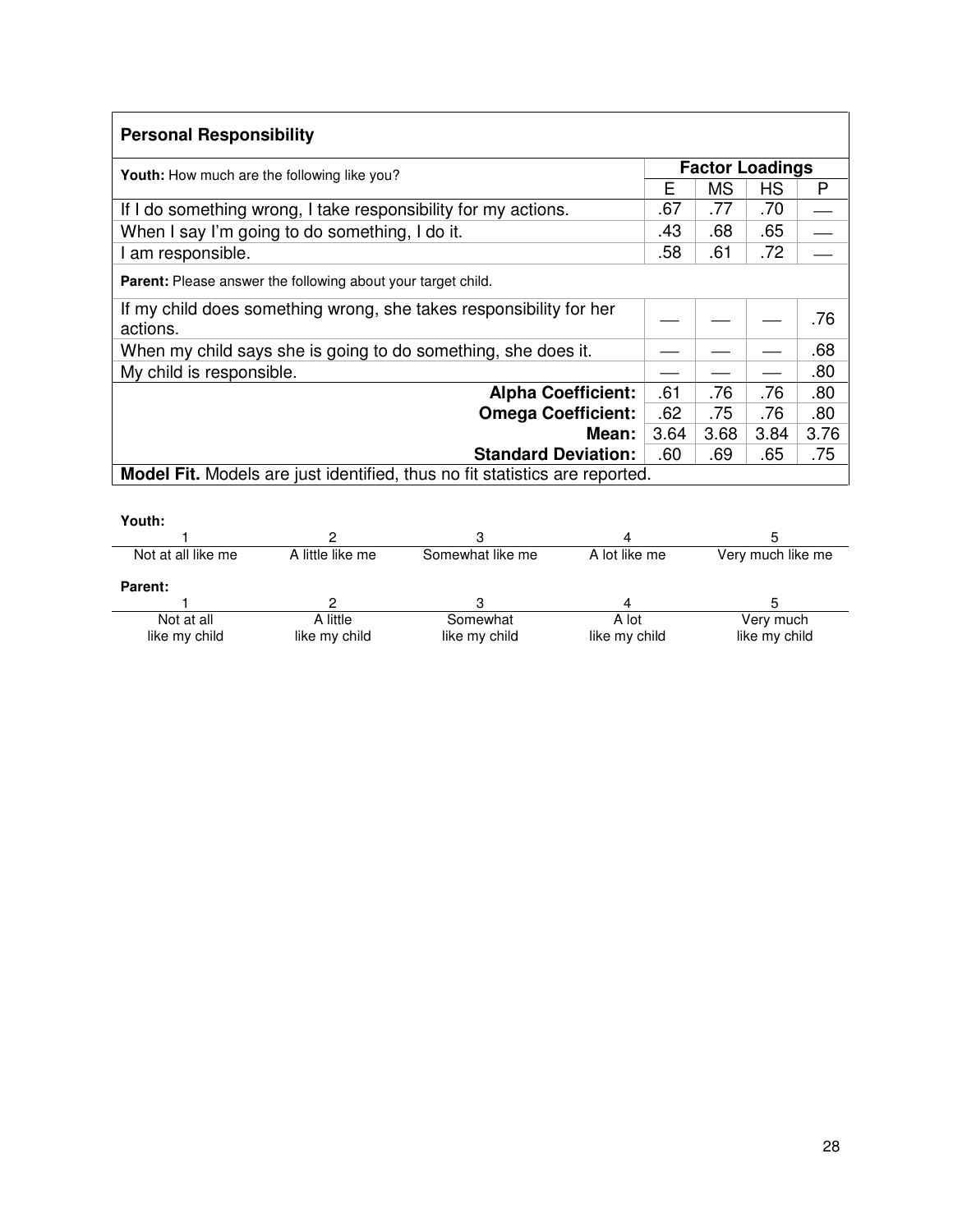| <b>Respect</b>                                                                     |                        |           |      |      |
|------------------------------------------------------------------------------------|------------------------|-----------|------|------|
| <b>Youth:</b> How much are the following like you?                                 | <b>Factor Loadings</b> |           |      |      |
|                                                                                    |                        | <b>MS</b> | HS   | P    |
| I treat others with respect. <sup>1</sup>                                          | .78                    | .89       | .86  |      |
| I mostly use good manners. <sup>1</sup>                                            | .57                    | .67       | .63  |      |
| I treat others the way I want to be treated.                                       | .63                    | .63       | .78  |      |
| <b>Parent:</b> Please answer the following about your target child.                |                        |           |      |      |
| My child treats others with respect. <sup>1</sup>                                  |                        |           |      | .82  |
| My child mostly uses good manners. <sup>1</sup>                                    |                        |           |      | .71  |
| My child treats others the way she wants to be treated.                            |                        |           |      | .87  |
| <b>Alpha Coefficient:</b>                                                          | .72                    | .80       | .81  | .86  |
| <b>Omega Coefficient:</b>                                                          | .73                    | .81       | .82  | .86  |
| Mean:                                                                              | 3.89                   | 3.98      | 4.16 | 4.21 |
| <b>Standard Deviation:</b>                                                         | .69                    | .65       | .61  | .66  |
| <b>Model Fit.</b> Models are just identified, thus no fit statistics are reported. |                        |           |      |      |

1 Item adapted from Josephson (1998).

| Not at all     | A little      | Somewhat      | A lot         | Very much     |
|----------------|---------------|---------------|---------------|---------------|
| like me        | like me       | like me       | like me       | like me       |
| <b>Parent:</b> |               |               |               |               |
|                |               |               |               |               |
| Not at all     | A little      | Somewhat      | A lot         | Very much     |
| like my child  | like my child | like my child | like my child | like my child |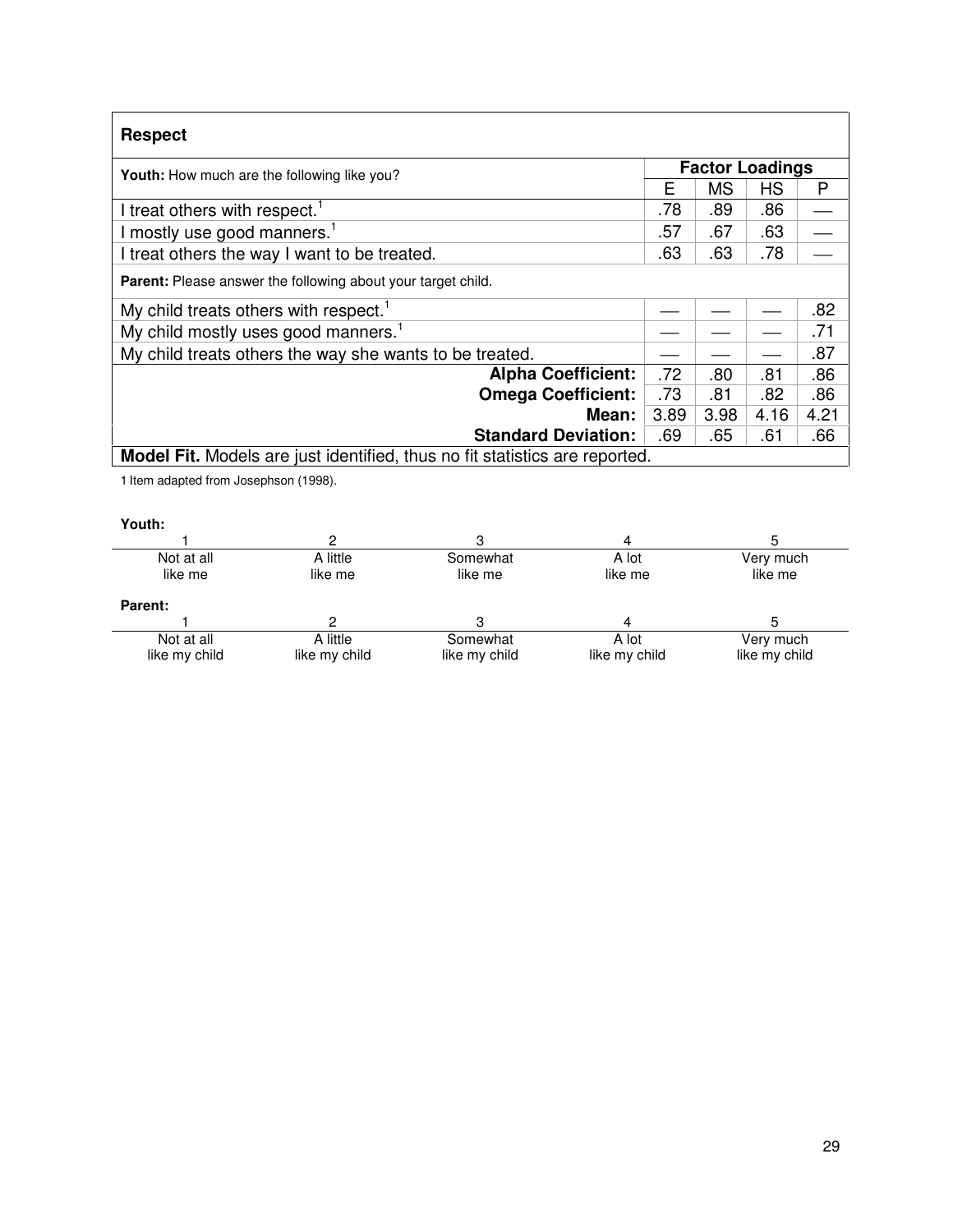| <b>Spirituality</b>                                                                                                                                                                |      |                        |      |      |  |
|------------------------------------------------------------------------------------------------------------------------------------------------------------------------------------|------|------------------------|------|------|--|
| <b>Youth:</b> How much are the following like you?                                                                                                                                 |      | <b>Factor Loadings</b> |      |      |  |
|                                                                                                                                                                                    | Е    | <b>MS</b>              | НS   | P    |  |
| am connected to something that is holy or sacred.                                                                                                                                  |      |                        |      |      |  |
| A spiritual person may or may not participate in a particular religion,<br>but still feels connected to a higher power or God. In general, I<br>consider myself to be <sup>2</sup> |      |                        |      |      |  |
| <b>Parent:</b> Please answer the following about your target child.                                                                                                                |      |                        |      |      |  |
| My child is connected to something that is holy or sacred. <sup>1</sup>                                                                                                            |      |                        |      |      |  |
| A spiritual person may or may not participate in religion, but still<br>feels connected to a higher power or God. I consider my child to be                                        |      |                        |      |      |  |
| Mean:                                                                                                                                                                              | 3.18 | 3.24                   | 3.07 | 3.28 |  |
| <b>Standard Deviation:</b>                                                                                                                                                         | 1.20 | 1.23                   | 1.32 | 1.23 |  |
| <b>Correlation Coefficient:</b>                                                                                                                                                    | .41  | .55                    | .67  | .69  |  |
| Correlation Significance. All: $p < 001$ .                                                                                                                                         |      |                        |      |      |  |

Note. The two items in this scale use different response scales. Users should use care when interpreting means. 1 Item adapted from Lippman, Guzman, and Moore (2012), then adapted for the parent survey.

2 Item adopted from Benson, Scales, Syvertsen, and Roehlkepartain (2012).

|                          | 2                |                     | 4                  | 5                |
|--------------------------|------------------|---------------------|--------------------|------------------|
| Not at all               | A little         | Somewhat            | A lot              | Very much        |
| like me                  | like me          | like me             | like me            | like me          |
| <b>Youth and Parent:</b> |                  |                     |                    |                  |
|                          | 2                | 3                   | 4                  | 5                |
| Not a spiritual          | Sort of a non-   | Sort of a spiritual | A fairly spiritual | A very spiritual |
| person                   | spiritual person | person              | person             | person           |
| Parent:                  |                  |                     |                    |                  |
|                          | 2                | 3                   | 4                  | 5                |
| Not at all               | A little         | Somewhat            | A lot              | Very much        |
| like my child            | like my child    | like my child       | like my child      | like my child    |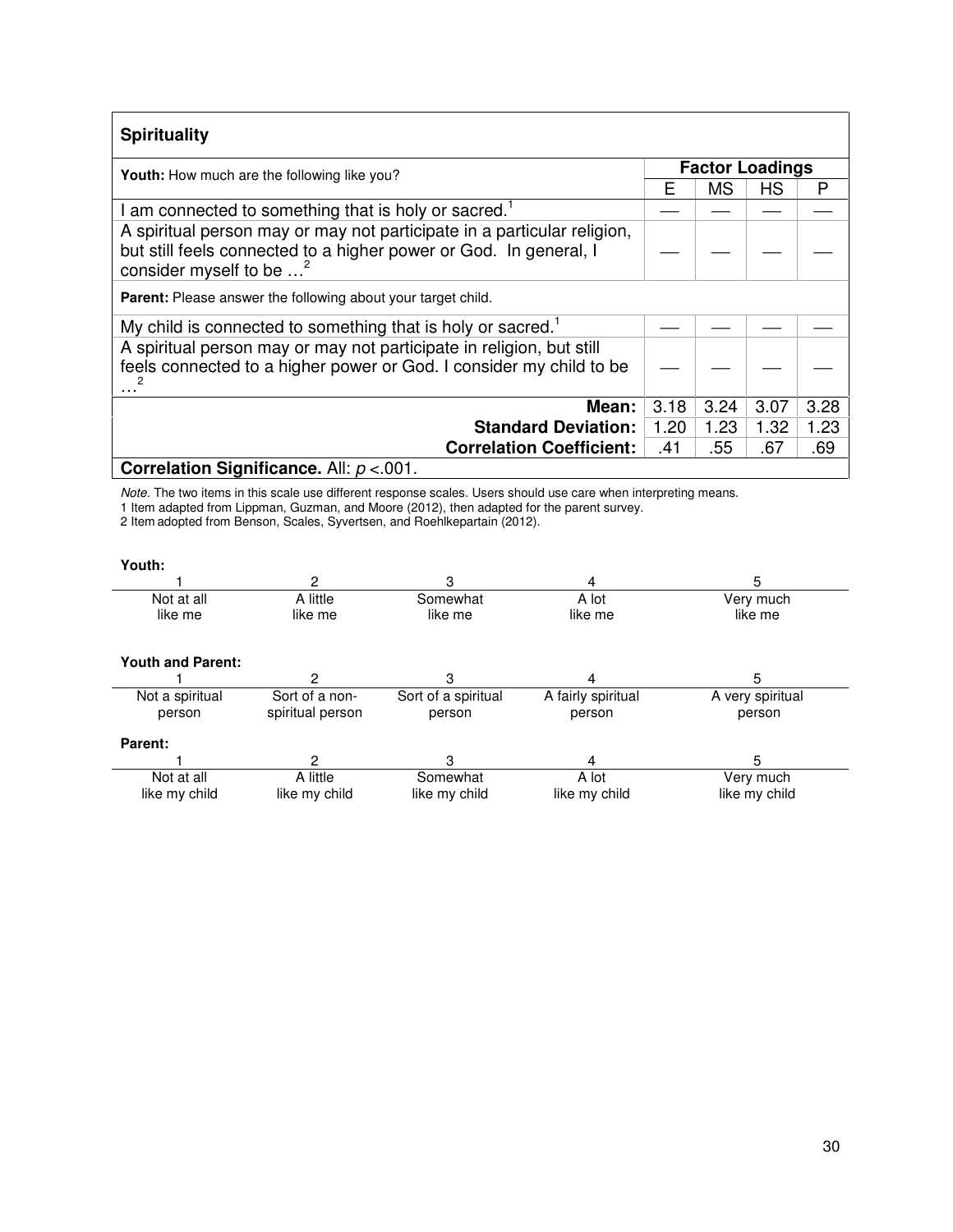| <b>Teamwork</b>                                                                    |      |                        |      |      |  |
|------------------------------------------------------------------------------------|------|------------------------|------|------|--|
| Youth: How much are the following like you?                                        |      | <b>Factor Loadings</b> |      |      |  |
|                                                                                    | Е    | <b>MS</b>              | НS   | P    |  |
| I am good at working together with other group members.                            | .73  | .74                    | .70  |      |  |
| When working on a team, I do my part to help my team meet its<br>goals.            | .73  | .75                    | .76  |      |  |
| When I work with others, I think about what is best for my team.                   | .69  | .76                    | .72  |      |  |
| Parent: Please answer the following about your target child.                       |      |                        |      |      |  |
| My child is good at working together with other group members.                     |      |                        |      | .84  |  |
| When working on a team, my child does her part to help her team<br>meet its goals. |      |                        |      | .77  |  |
| When my child works with others, she thinks about what is best for<br>her team.    |      |                        |      | .76  |  |
| <b>Alpha Coefficient:</b>                                                          | .78  | .79                    | .77  | .87  |  |
| <b>Omega Coefficient:</b>                                                          | .78  | .79                    | .77  | .87  |  |
| Mean:                                                                              | 3.79 | 3.81                   | 3.95 | 4.00 |  |
| <b>Standard Deviation:</b>                                                         | .75  | .77                    | .66  | .74  |  |
| <b>Model Fit.</b> Models are just identified, thus no fit statistics are reported. |      |                        |      |      |  |

| Not at all     | A little      | Somewhat      | A lot         | Very much     |
|----------------|---------------|---------------|---------------|---------------|
| like me        | like me       | like me       | like me       | like me       |
| <b>Parent:</b> |               |               |               |               |
|                |               |               |               |               |
| Not at all     | A little      | Somewhat      | A lot         | Very much     |
| like my child  | like my child | like my child | like my child | like my child |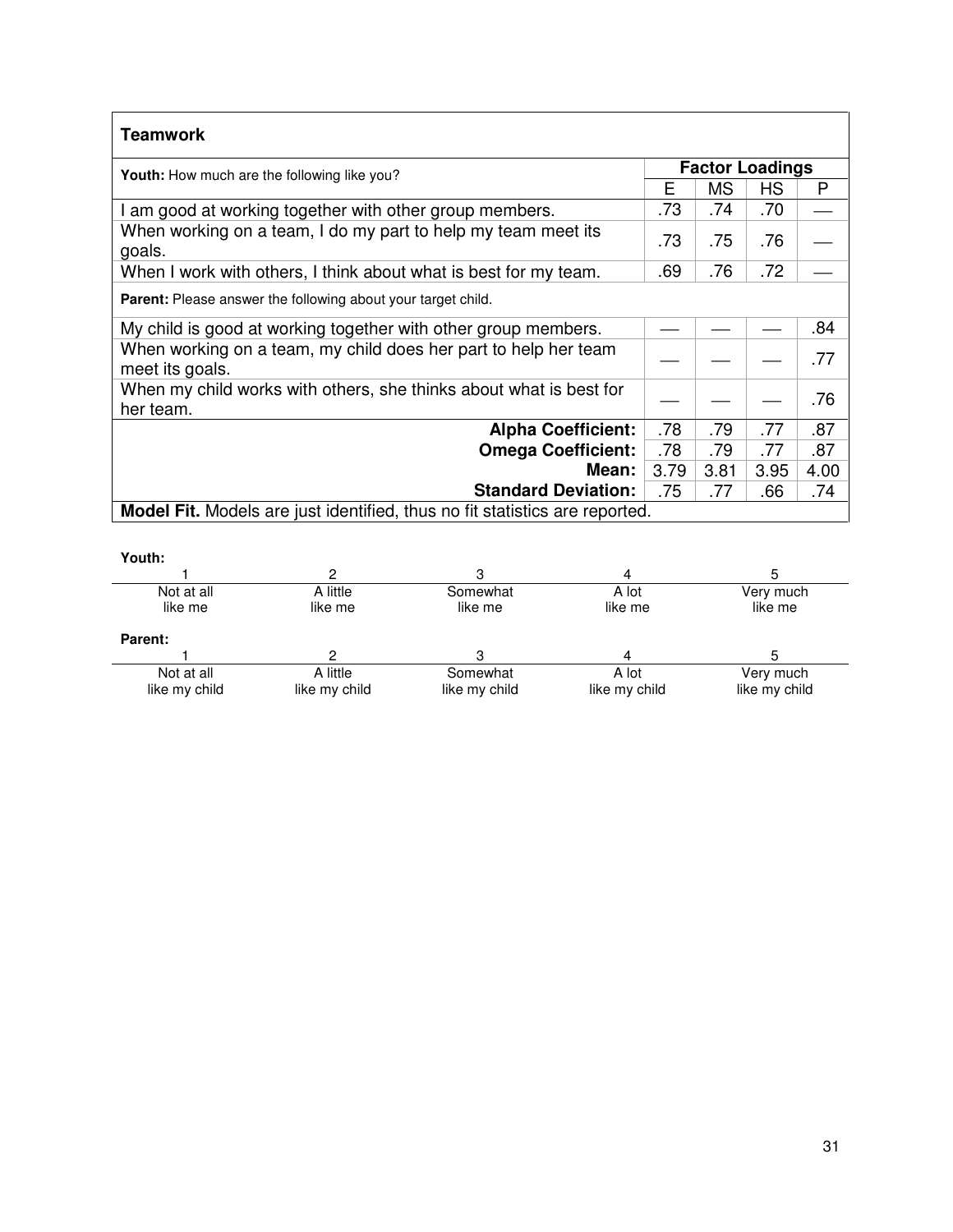| <b>Thrift</b>                                                                             |                        |           |      |      |  |  |
|-------------------------------------------------------------------------------------------|------------------------|-----------|------|------|--|--|
| Youth: How much are the following like you?                                               | <b>Factor Loadings</b> |           |      |      |  |  |
|                                                                                           |                        | <b>MS</b> | НS   | P    |  |  |
| I am careful about how I spend my money. <sup>1</sup>                                     | .51                    | .66       | .64  |      |  |  |
| There are things I don't buy today so I can save my money for the<br>future. <sup>2</sup> | .91                    | .70       | .89  |      |  |  |
| Reusing an item you already have is better than buying something<br>new <sup>3</sup>      | .43                    | .43       | .52  |      |  |  |
| Parent: Please answer the following about your target child.                              |                        |           |      |      |  |  |
| My child is careful about how she spends my money.                                        |                        |           |      | .82  |  |  |
| There are things my child doesn't buy today so she can save money<br>for the future.      |                        |           |      | .88  |  |  |
| My child thinks reusing an item she already has is better than<br>buying something new.   |                        |           |      | .59  |  |  |
| <b>Alpha Coefficient:</b>                                                                 | .66                    | .67       | .74  | .81  |  |  |
| <b>Omega Coefficient:</b>                                                                 | .69                    | .68       | .75  | .82  |  |  |
| <b>Mean:</b>                                                                              | 3.59                   | 3.39      | 3.47 | 3.34 |  |  |
| <b>Standard Deviation:</b>                                                                | .81                    | .68       | .46  | .94  |  |  |
| <b>Model Fit.</b> Models are just identified, thus no fit statistics are reported.        |                        |           |      |      |  |  |

1 Item adopted from Lippman, Guzman, and Moore (2012), then adapted for the parent survey.

2 Item adapted from Lippman, Guzman, and Moore (2012).

3 Item adapted from Lastovicka, Bettencourt, Hughner, and Kuntze (1999).

| Youth:        |               |               |               |               |
|---------------|---------------|---------------|---------------|---------------|
|               | 2             |               |               |               |
| Not at all    | A little      | Somewhat      | A lot         | Very much     |
| like me       | like me       | like me       | like me       | like me       |
| Parent:       |               |               |               |               |
|               |               |               |               |               |
| Not at all    | A little      | Somewhat      | A lot         | Very much     |
| like my child | like my child | like my child | like my child | like my child |
|               |               |               |               |               |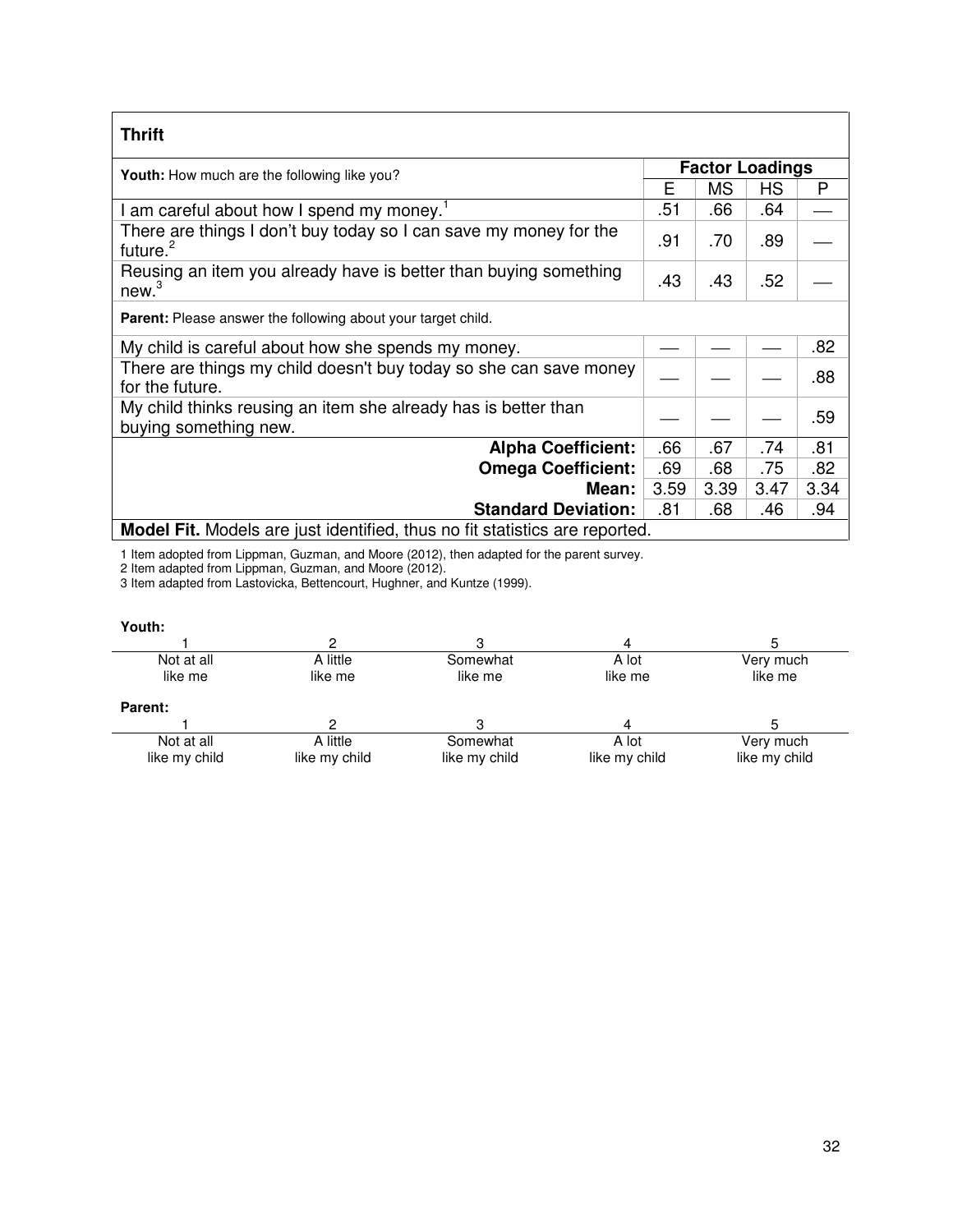### M. References

- Benson, P. L. & Scales, P. C. (2009). The definition and preliminary measurement of thriving in adolescence. Journal of Positive Psychology, 4(1), 85-104. doi: 10.1080/17439760802399240
- Benson, P. L., Scales, P. C., Syvertsen, A. K., & Roehlkepartain E. C. (2012). Is spiritual development a universal process in the lives of youth? An international exploration. Journal of Positive Psychology, 7(6), 453–470. doi: 10.1080/17439760.2012.73210
- Betts, J. E., Appleton, J. J., Reschly, A. L., Christenson, S. L., & Huebner, E. S. (2010). A study of the factorial invariance of the Student Engagement Instrument (SEI): Results from middle and high school students. School Psychology Quarterly, 25(2), 84-93. doi: 10.1037/a0020259
- Duckworth, A. L., Peterson, C., Matthews, M. D., & Kelly, D. R. (2007). Grit: Perseverance and passion for long-term goals. Journal of Personality and Social psychology, 92(6), 1087- 1101. doi: 10.1037/0022-3514.92.6.1087
- Dunn, T. J., Baguley, T., & Brunsden, V. (2014). From alpha to omega: A practical solution to the pervasive problem of internal consistency estimation. British Journal of Psychology, 105, 399-412. doi: 10.1111/bjop.12046
- Flanagan, C. A., Cumsille, P., Gill, S., & Gallay, L. S. (2007). School and community climates and civic commitments: Patterns for ethnic minority and majority students. Journal of Educational Psychology, 99(2), 421-431. doi: 10.1037/0022-0663.99.2.421
- Flanagan, C. A., Syvertsen, A. K., & Stout, M. D. (2007, May). Civic measurement models: Tapping adolescents' civic engagement (CIRCLE Working Paper 55). College Park, MD: Center for Information and Research on Civic Learning and Engagement.
- Graham, J. W. (2012). Missing data: Analysis and design. New York, NY: Springer.
- Josephson, M. (1998). The six pillars of character. The Ethics Edge, 13-21.
- Kahne, J., Middaugh, E., & Schutjer-Mance, K. (2005). California Civic Index [Monograph]. New York, NY: Carnegie Corporation and Annenberg Foundation.
- Kaiser, F. G., Oerke, B., & Bogner, F. X. (2007). Behavior-based environmental attitude: Development of an instrument for adolescents. Journal of Environmental Psychology, 27(3), 242-251. doi: 10.1016/j.jenvp.2007.06.004
- Kasser, T., & Ryan, R. M. (1996). Further examining the American dream: Differential correlates of intrinsic and extrinsic goals. Personality and Social Psychology Bulletin, 22(3), 280- 287. doi: 10.1177/0146167296223006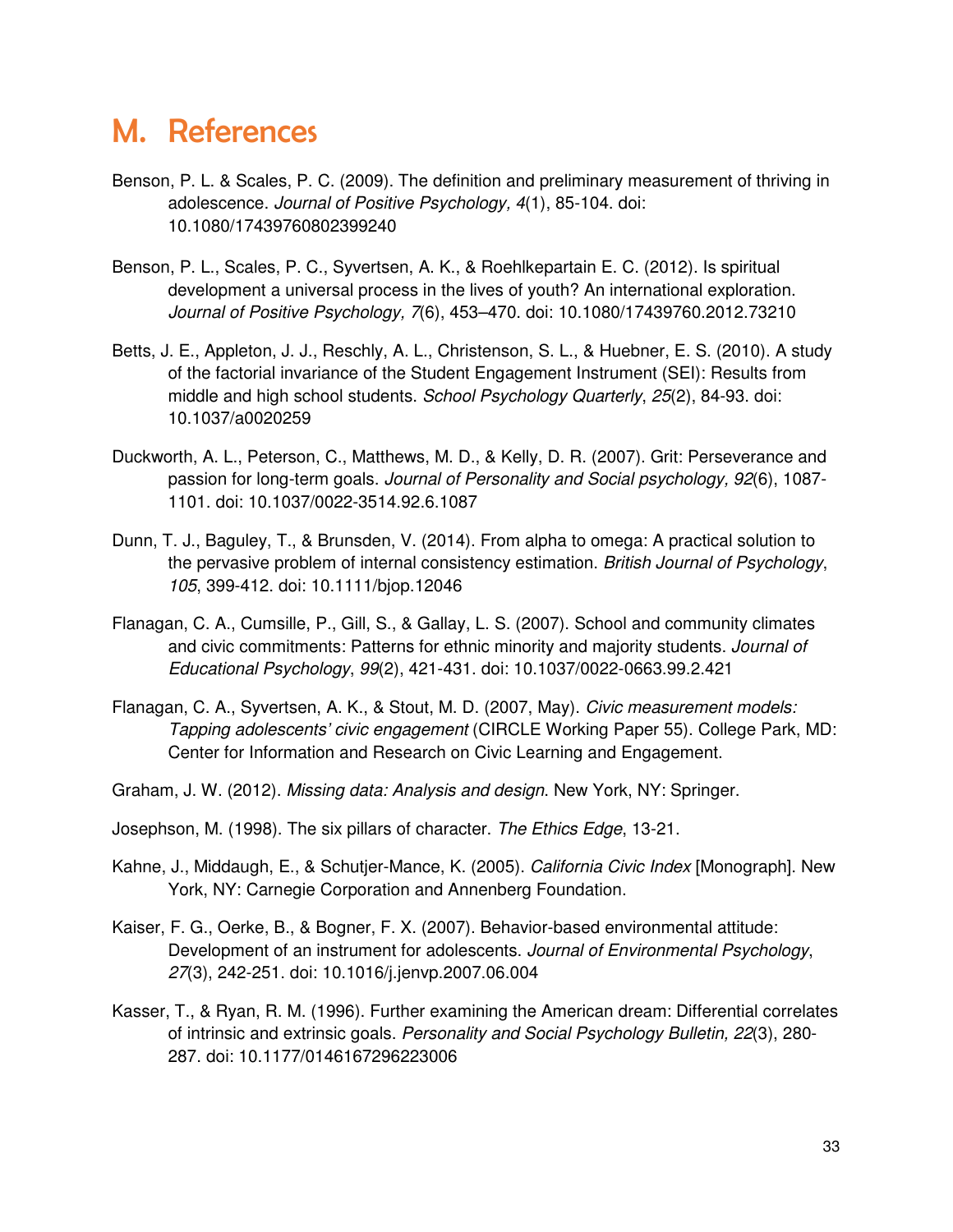- Keeter, S., Zukin, C., Andolina, M., & Jenkins, K. (2002). The civic and political health of the nation: A generational portrait. College Park, MD: Center for Information and Research on Civic Learning and Engagement.
- Lance, C. E., Butts, M. M., & Michels, L. C. (2006). The sources of four commonly reported cutoff criteria: What did they really say? Organizational Research Methods, 9(2), 202- 220. doi: 10.1177/1094428105284919
- Lastovicka, J. L., Bettencourt, L. A., Hughner, R. S., & Kuntze, R. J. (1999). Lifestyle of the tight and frugal: Theory and measurement. Journal of Consumer Research, 26(1), 85–98. doi: 10.1086/209552
- Lippman, L., Guzman, L., & Moore, K. A. (2012, July). Measuring flourishing among youth findings from the flourishing children positive indicators project. Retrieved from http://www.childtrends.org/wp-content/uploads/2013/05/FlourishingChildren.pdf
- Little, T. D. (2013). Longitudinal structural equation modeling. New York, NY: The Guilford Press.
- Little, T. D., & Rhemtulla, M. (2013). Planned missing data designs for developmental researchers. Child Development Perspectives, 7(4), 199-204. doi: 10.1111/cdep.12043
- Metzger, A., Syvertsen, A. K., Oosterhoff, B., Wray-Lake, L., & Babskie, E. (in press). How children understand civic actions: A mixed methods perspective. Journal of Adolescent Research.
- Pancer, S. M., Pratt, M., Hunsberger, B. & Alisat, S. (2007). Community and political involvement in adolescence: What distinguishes the activists from the uninvolved? Journal of Community Psychology, 35, 741-759. doi: 10.1002/jcop.20176
- Paolacci, G., & Chandler, J. (2014). Inside the Turk: Understanding Mechanical Turk as a participant pool. Current Directions in Psychological Science, 23(3), 184–188. doi:10.1177/0963721414531598
- Reeb, R. N., Katsuyama, R. M., Sammon, J. A., & Yoder, D. S. (1998). The Community Service Self-Efficacy Scale: Evidence of reliability, construct validity, and pragmatic utility. Michigan Journal of Community Service Learning, 5, 48-57. doi: 10.1037/e413782005- 295
- Rydell, A. M., Hagekull, B., & Bohlin, G. (1997). Measurement of two social competence aspects in middle childhood. Developmental Psychology, 33(5), 824-833.doi: 10.1037/0012-1649.33.5.824
- Search Institute. (2011). Profiles of Student Life: Attitudes and Behaviors Survey. Minneapolis, MN: Author.
- Starrett, R. H. (1996). Assessment of global social responsibility. Psychological Reports, 78, 535-554. doi: 10.2466/pr0.1996.78.2.53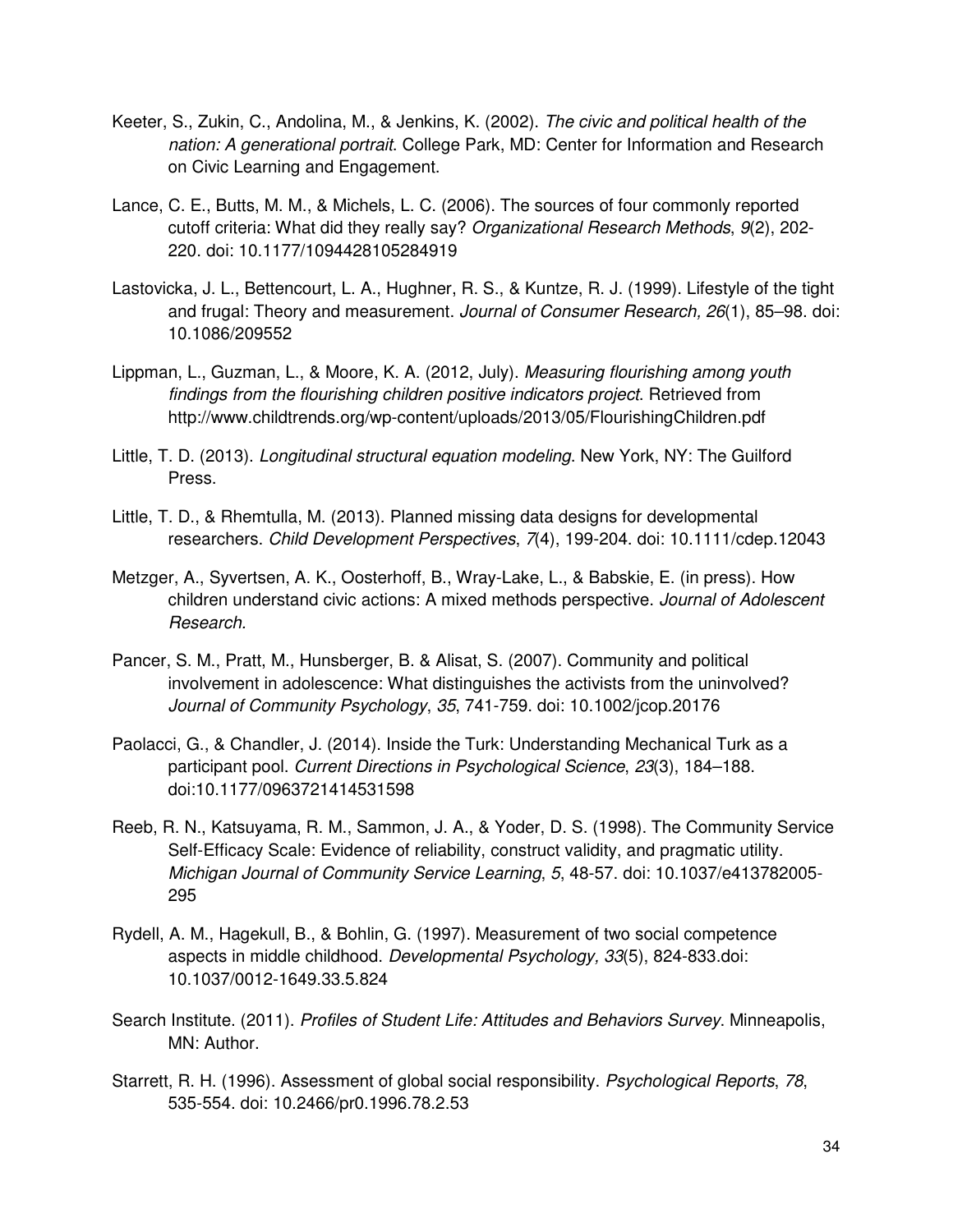- Steger, M. F., Frazier, P., Oishi, S., & Kaler, M. (2006). The Meaning in Life questionnaire: Assessing the presence of and search for meaning in life. Journal of Counseling Psychology, 53(1), 80-93. doi: 10.1037/0022-0167.53.1.80
- Syvertsen, A. K., Roehlkepartain, E. C., & Scales, P. C. (2011). The American Family Assets Study: Technical manual. Minneapolis, MN: Search Institute.
- Tangney, P. J. (2000). Humility: Theoretical perspectives, empirical findings and directions for future research. Journal of Social and Clinical Psychology, 19, 70-82. doi: 10.1521/jscp.2000.19.1.70

Templeton, J. M. (1997). Worldwide laws of life. Philadelphia, PA: Templeton Foundation Press.

- Wray-Lake, L. (2013). School and Community Life Study Codebook. Unpublished document. Claremont, CA: Claremont Graduate University.
- Wray-Lake, L., Metzger, A., & Syvertsen, A. K. (2015). Measuring multidimensional constructs from a developmental perspective: An example from the field of civic development. Manuscript under review.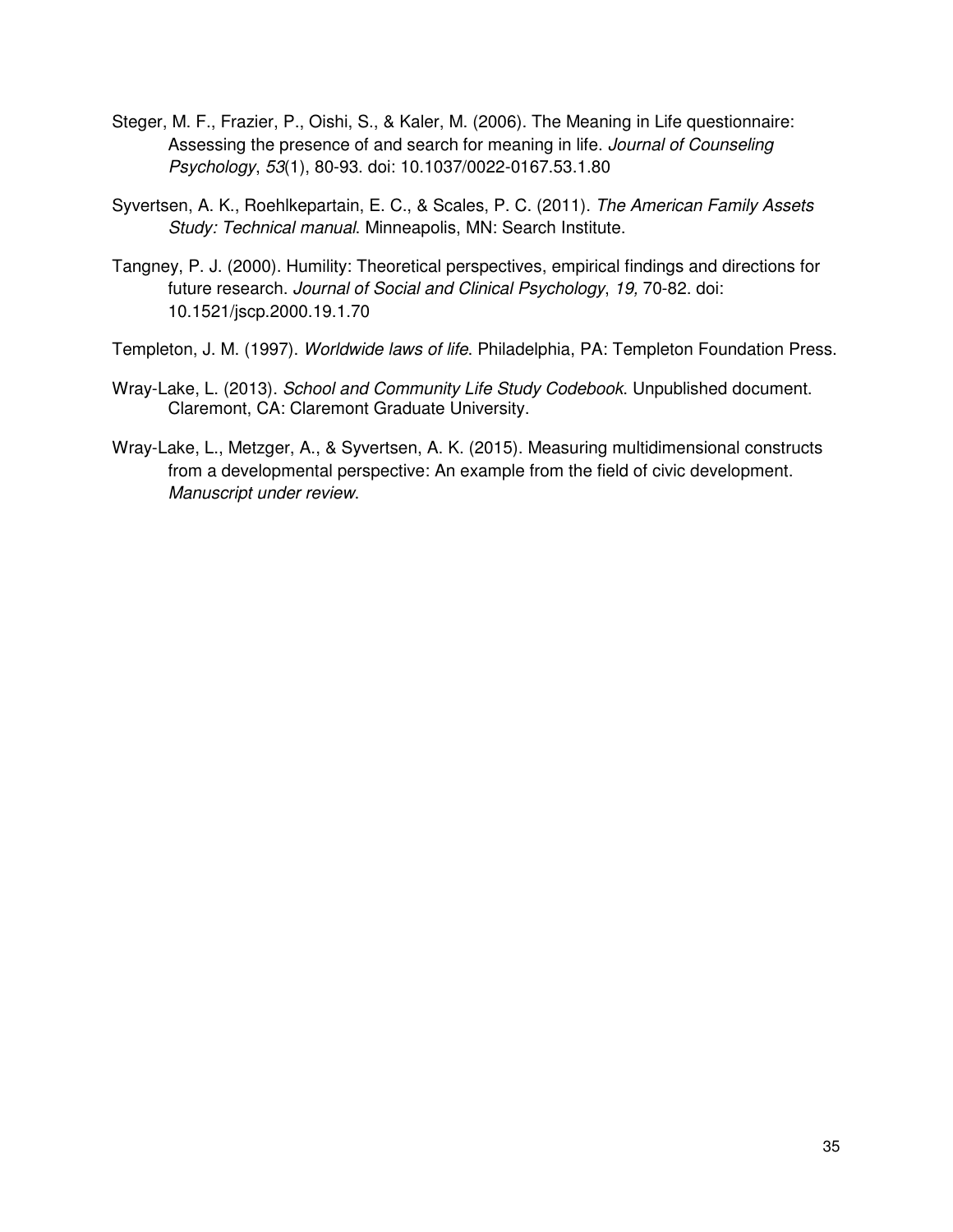# appendix

The measures included in the Appendix were revised in Wave 2 to improve conceptual clarity and/or the psychometric properties. The psychometric information on these scales will be updated in the version of this document posted at www.civicroots.org as this information becomes available. Users interested in being notified when this information becomes available can sign up at www.civicroots.org.

| <b>Purpose</b>                                  |                                 |                        |    |
|-------------------------------------------------|---------------------------------|------------------------|----|
| Youth: How much are the following like you?     |                                 | <b>Factor Loadings</b> |    |
|                                                 |                                 | MS                     | HS |
| I feel a sense of purpose in life. <sup>1</sup> |                                 |                        |    |
| I understand my life's meaning. <sup>2</sup>    |                                 |                        |    |
|                                                 | Mean:                           |                        |    |
|                                                 | <b>Standard Deviation:</b>      |                        |    |
|                                                 | <b>Correlation Coefficient:</b> |                        |    |
| Correlation Significance. Not yet available.    |                                 |                        |    |

1 Item adapted from Benson and Scales (2009).

2 Item adopted from Steger, Frazier, Oishi, and Kaler (2006).

| Not at all | A little | Somewhat | A lot   | Very much |
|------------|----------|----------|---------|-----------|
| like me    | like me  | like me  | like me | like me   |